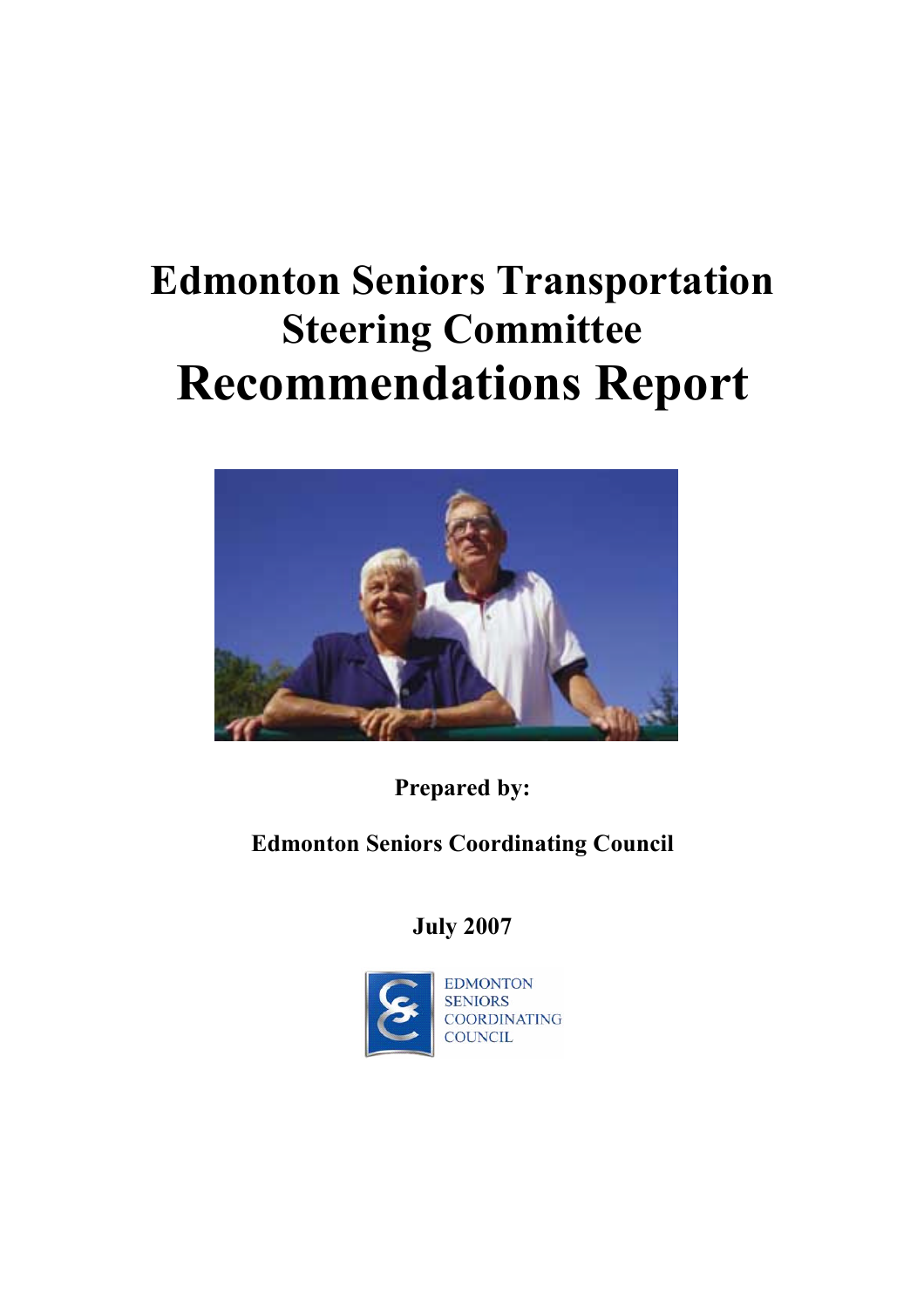## **Executive Summary of the Recommendations Report of the Seniors Transportation Steering Committee July 2007**

The idea for a Roundtable on Seniors Transportation emerged during a 2006 visit by Mayor Stephen Mandel to the Seniors Driving Centre of Edmonton. He listened to the centre's concerns about transportation for its clients and those on its waiting list, noted that Edmonton has a coordinating council for seniors and suggested that the council should organize and host a roundtable. The Seniors Driving Centre's Executive Director, Anna Der, a member of the board of the Edmonton Seniors Coordinating Council (ESCC), brought the suggestion to ESCC and the Roundtable became a reality on November 3, 2006.

The one-day Roundtable generated many ideas regarding transportation for seniors and 11 priority actions were identified by the 86 Roundtable participants. A steering committee was formed to take these ideas forward and put them into action. The committee has met several times since the Roundtable and their recommendations are elaborated in the attached report.

The recommendations are aimed at increasing the health and wellness of Edmonton seniors and improving our environment for aging. Transportation is very closely linked with isolation and both have an influence on whether a senior can age successfully.

The recommendations are as follows:

- 1. Gather existing research
- 2. Establish a central clearinghouse for information on seniors transportation
- 3. Develop a comprehensive social marketing campaign
- 4. Design a sustainable service model for accompanied senior driving service
- 5. Encourage public transportation providers to work with stakeholders to make services more responsive to the needs of seniors
- 6. Encourage City planners, health authorities and housing developers to work with stakeholders to create senior friendly designs
- 7. Conduct a Seniors Transportation Roundtable November 2, 2007

To accomplish this work the Seniors Transportation Steering Committee is submitting a threeyear plan and is requesting the following support from the City of Edmonton: \$50,000 onetime and \$40,000 ongoing support be included in the 2008 City of Edmonton Budget. In 2009 the committee recommends the City provides \$40,000 one-time and an additional \$200,000 on-going support to be included in the budget. In 2010 the committee recommends an additional \$50,000 one-time support for seniors' transportation initiatives. The total amount requested from the City of Edmonton *over a three year period* is \$660,000.

The committee is also requesting \$20,000 from Alberta Infrastructure and Transportation; \$20,000 from Alberta Seniors and Community Supports and \$32,000 from Alberta Motor Association. The ESCC is contributing \$7,000 towards the next Roundtable and offering \$35,000 worth of in-kind support through staff time each year. A Community Initiatives Program grant is also being submitted to match some of the funding being requested from the City of Edmonton, the Alberta Motor Association, Alberta Seniors and Community Supports and Alberta Infrastructure and Transportation.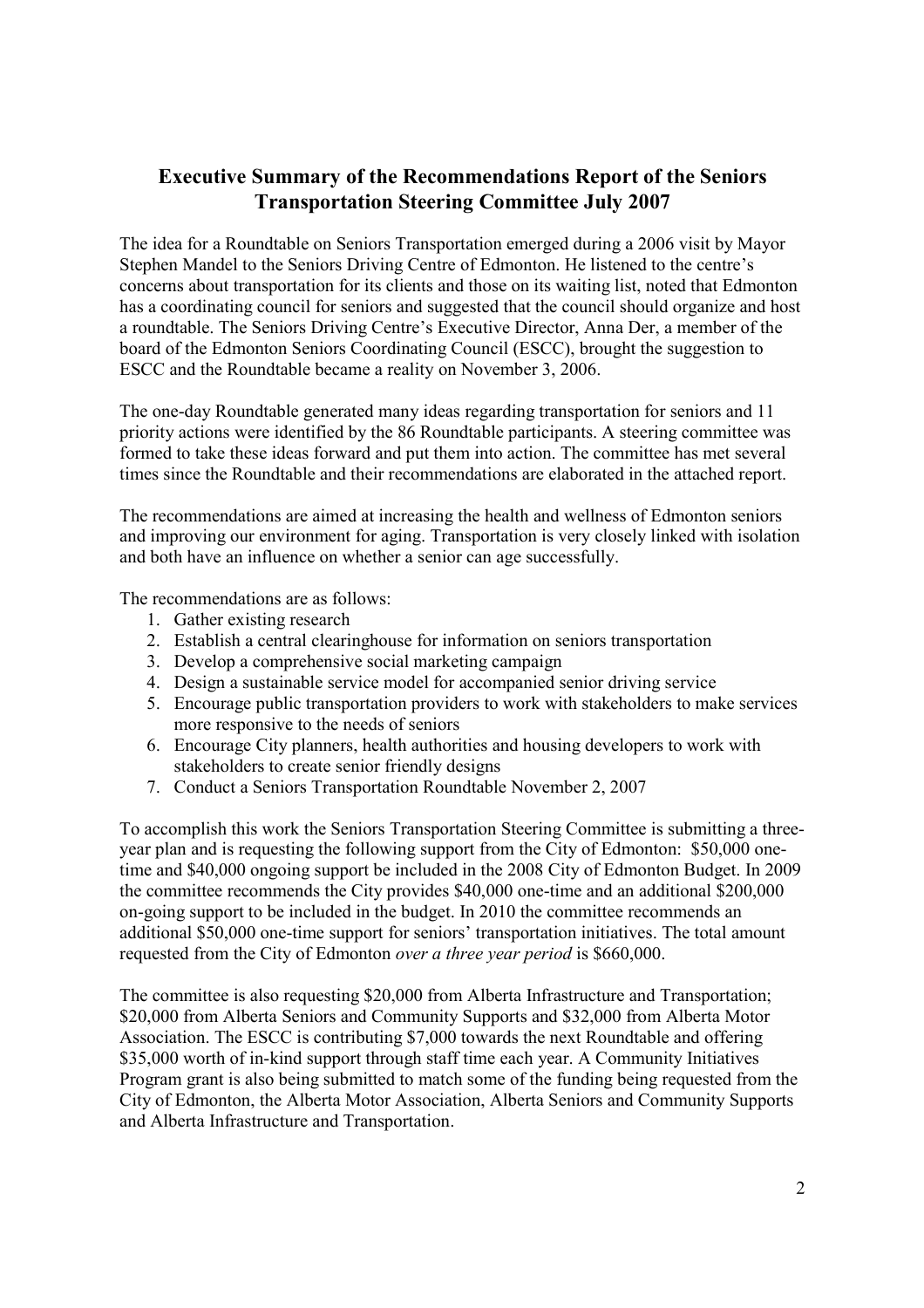## **I. INTRODUCTION:**

#### **Statement of Need**

In a City the size of Edmonton, access to transportation by seniors is essential. For well over two decades, transportation has been identified as a key service for seniors in Edmonton. This issue is considered as significant as seniors' wellness, isolation, fitness, recreation, personal safety and diversity. The Support Network has been tracking un-met needs in Edmonton via their information and referral service, 211. Transportation has ranked as the number one unmet need since they began counting several years ago. It is only recently that housing has started to challenge transportation for the top-ranking need of Edmontonians. The following transportation issues have been identified by seniors in Edmonton.

For aging drivers, the loss of their driver's license can mean the loss of their independence. Driver testing is not consistent—currently there are no set standards for physicians to assess a senior's driving ability. For those who find the transition from driver to non-driver difficult, there are few support groups and there is a lack of funds to provide transportation for participants to the support groups that do exist. At an April 2007 Environments for Aging Conference in Baltimore, U.S.A, it was noted that *people aged 50 and over who don't drive have significantly lower levels of outside interaction than drivers. Non-drivers (especially aged 75 and over) make most of their trips as passengers in automobiles, but miss events much more than drivers, and are greatly limited in their choice of outings. It was cited that this group are not aging as successfully as those who do drive. Mobility options are an essential part of a liveable community.*

Public Transportation is the most practical alternative for seniors who no longer drive. There are also many seniors who have never driven, and seniors who continue to drive, but also use transit services when possible. There are many transit challenges for a senior to overcome such as: understanding the transit system; having to walk varying distances to get to a bus stop; traversing sidewalks that are uneven, have not been shoveled or are icy; and not being able to access the sidewalk with a walker or scooter. On top of these challenges, Edmonton has many immigrant and refugee seniors who do not speak English and they do not understand information on bus, LRT or DATS signs, pamphlets, website etc.

DATS is another alternative that seniors use. It provides door-to-door service for people with a physical or cognitive disability. There are limited bookings available and bookings can only be made one-to-three days ahead. Not all same-day requests can be accommodated. On a given day five to ten per cent of rides are same-day requests. Seniors say rides can be very long to accommodate pick-ups and drop-offs of other clients and waiting times can also drag out. Seniors make up 70 per cent of DATS registrants, but only take 20 to 30 per cent of the total DATS trips per year. DATS most heavy users are people with disabilities younger than 65 years of age. Riders cannot bring packages and drivers do not accompany frail seniors beyond the door to door service.

For frail seniors who require accompanied transportation (meaning they need someone to stay with them during their appointment or outing) there are few options. Service providers who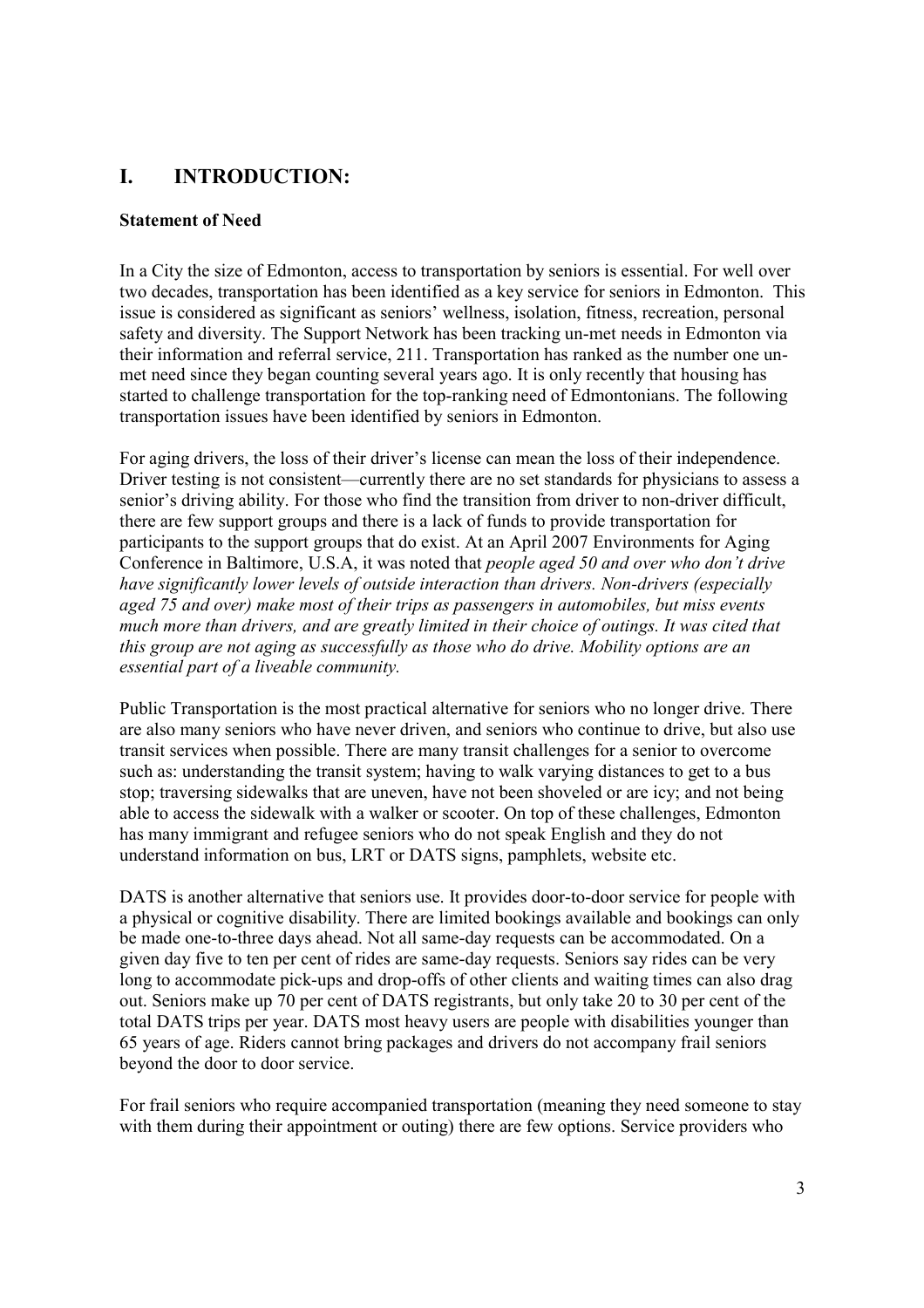rely on volunteer drivers are unable to keep up with the demand and many seniors cannot afford private for-profit services.

#### **Background**

The idea for a Roundtable on Seniors' Transportation emerged during a visit by Mayor Stephen Mandel to the Seniors Driving Centre of Edmonton. He listened to the centre's concerns about transportation for its clients and the long waiting list of frail seniors, noted that Edmonton has a coordinating council for seniors and suggested that the council should host a roundtable. The Seniors Driving Centre's Executive Director, Anna Der, is also a member of the board of the Edmonton Seniors Coordinating Council (ESCC). She brought the suggestion to ESCC and the Roundtable became a reality.

On November 3, 2006 the Edmonton Seniors Coordinating Council co-hosted the Roundtable on Seniors Transportation with the Alberta Motor Association. They brought 86 decision makers from federal, provincial and city government together with private transportation providers as well as funders, seniors, researchers and senior-serving organization representatives. This group put forward 11 priority ideas in the areas of aging drivers, public transportation and alternative transportation options. Road design, driver training, driver testing, volunteer driver's insurance, volunteer recruitment and transit security were all discussed at the Roundtable, but participants did not identify these topics as priorities. A Seniors Transportation Steering Committee was formed in January 2007 to take the priority ideas and strategize how to move the ideas to action.

The steering committee includes representatives from the City of Edmonton departments of Transportation and Community Services, Alberta Infrastructure and Transportation, and Alberta Seniors and Community Supports. The group also includes representatives from Seniors United Now (SUN), Millwoods Seniors Outreach Connection, Capital Health Homecare, the Alberta Motor Association (AMA), Lifestyle Helping Hands, the Geriatrics Department of the Glenrose Rehabilitation Hospital, and the Seniors Driving Centre.

The Edmonton Seniors Coordinating Council (ESCC) staff provided facilitation and coordination to the Steering Committee. The ESCC was established in 2005 following recommendations by the Edmonton Task Force on Community Services for Seniors. The Task Force Final Report of December 2003 noted transportation as one of the six priority issues facing Edmonton's aging population. It recommended taking an issues-driven approach to achieve incremental changes, "As we address transportation needs on an issue-by-issue basis, we will eventually create a transportation system that is more responsive to the needs of the aging population." It further recommended the ESCC advocate for adequate funding for public transportation for older adults.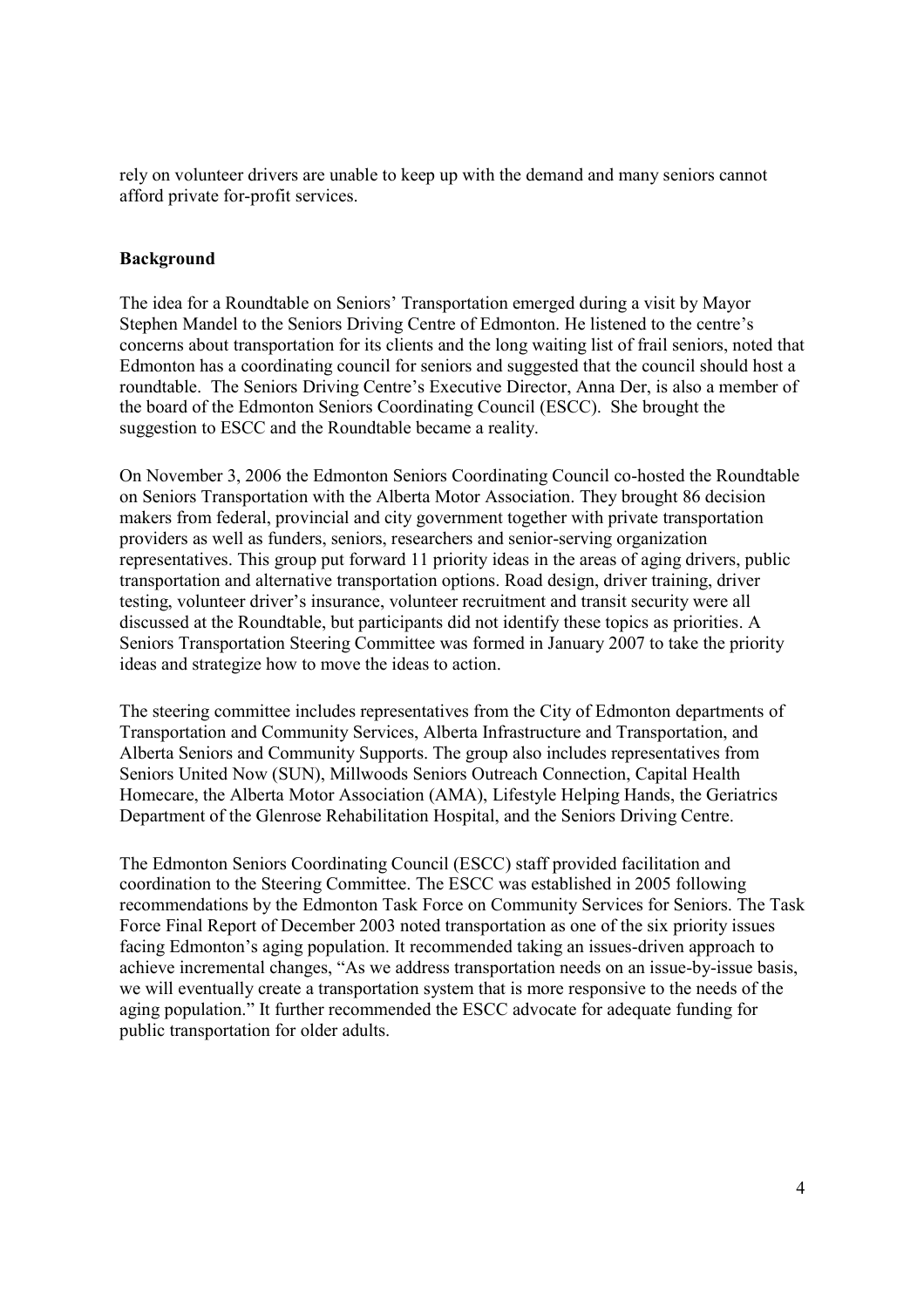## **II. RECOMMENDATIONS:**

The seven priorities and recommendations fall into the three key areas: research/communication; design; and infrastructure/service.

#### **Research/Communication**

#### 1. **Gather existing research/best practices**

a) ESCC to review material on seniors transportation including information collected by Advisory Board on Services for Persons with Disabilities. Gather, analyze, synthesize and communicate research to stakeholders—Staff time ESCC

#### 2. **Develop a central clearinghouse for information on seniors' transportation**

a) Foster collaboration of SAGE, Support Network, ESCC and City of Edmonton for information provision in their resource directories and encourage translation where possible. ESCC will support this initiative by coordinating sharing of information, joint planning and design—Staff time ESCC

b) Establish a searchable on-line database through ESCC for information on seniors transportation, including translation of information to other languages—one-time \$20,000 requested from City of Edmonton

c) Create new tools (brochures, posters, other printed material) to communicate the information (including translation of information to other languages) to seniors, their families and other stakeholders—one-time \$20,000 requested from the City of Edmonton for tool development. AMA will assist with design and printing costs \$5,000

#### 3. **Develop a comprehensive social marketing campaign**

a) Create a campaign to target various stakeholders (i.e. seniors-including seniors who do not speak English as their first language, the public at large, families of seniors, medical professionals, engineers/planners, governments/funders and service providers) and provide information (in several languages when necessary) about the transportation needs of seniors and the various transportation options \$80,000: City of Edmonton one-time \$20,000; matching support from Alberta Seniors and Community Supports (\$20,000); Alberta Infrastructure and Transportation (\$20,000); and AMA Aging Driver Initiative (\$20,000)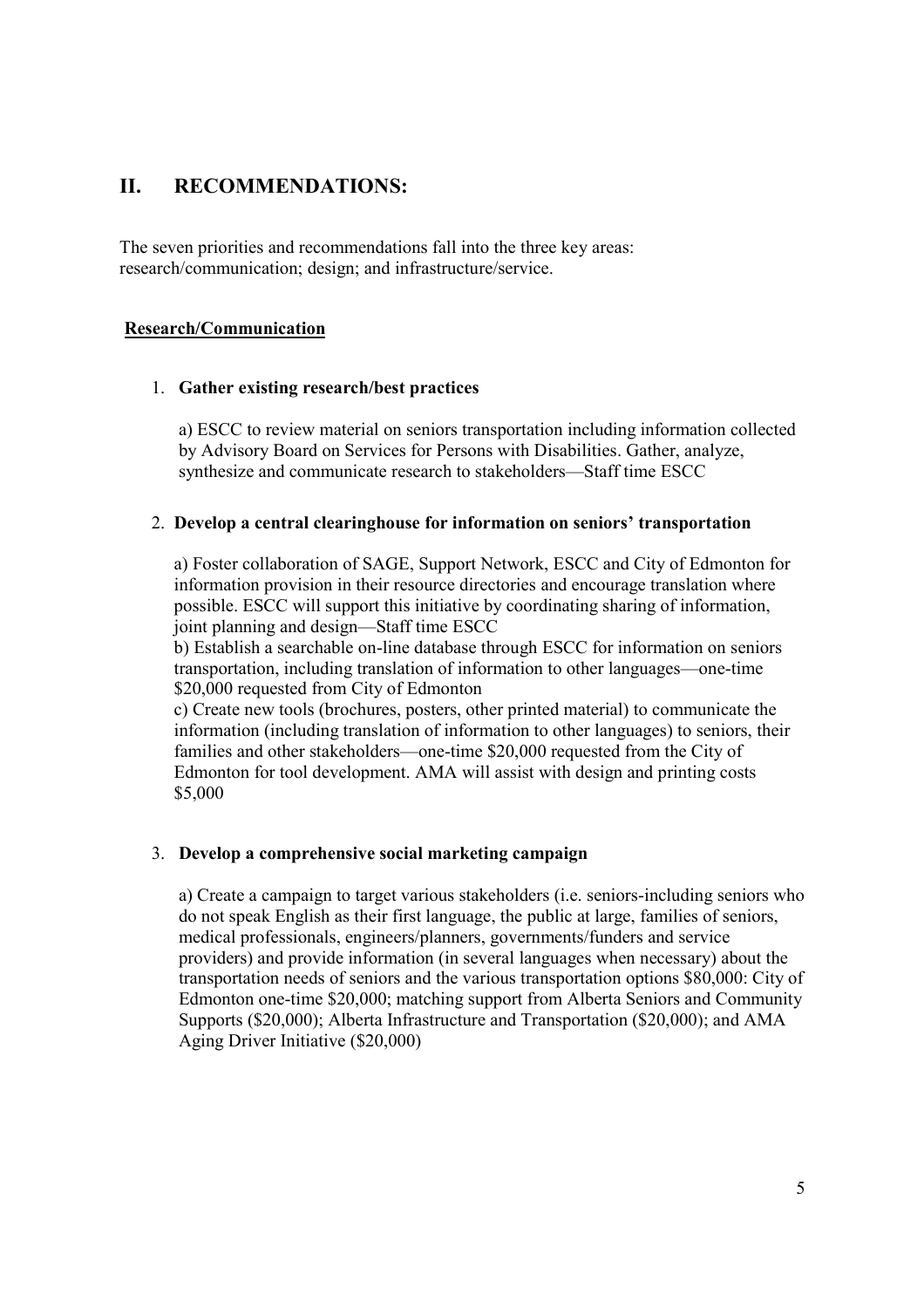#### **Design**

4. **Study other models/best practices in the area of assisted transportation for seniors and design a sustainable service model for accompanied senior driving service.**

a) ESCC hire a consultant *(\$50,000)* to map assets, analyze gaps, research alternative models and write a report and business plan for a sustainable Edmonton model for accompanied seniors driving services. Pilot the model in 2010 *(\$30,000)*—City of Edmonton one-time \$80,000

#### **Infrastructure/Service**

#### 5. **Encourage public transportation providers to work with stakeholders to make services more responsive to the needs of seniors**

a) Increased capital funding for curb ramps and walkways to connect to transit stops—City of Edmonton on-going \$200,000

b) Reformat/redesign ETS printed materials as required to enhance senior access and readability (with consideration to seniors who do not speak English)-use available budgeted resources

c) Create new part time ETS staff position to assist with Mobility Choices Travel Training Program—City of Edmonton on-going \$40,000

d) Coordinate a panel discussion regarding regional barriers to seniors transportation-- Staff time ESCC

6. **Encourage City planners, health authorities, housing developers and provincial transportation planners to work with stakeholders to create senior friendly designs**

a) Strike a committee of municipal and provincial planners, service providers, healthcare providers and seniors to examine current planning, development procedures and make recommendations for changes to conform to the needs of seniors with consideration to: equitability, accessibility, sustainability and responsiveness to diversity—ESCC staff time

b) Award city employees for outstanding accomplishments in area of accessibility for seniors—City of Edmonton Mayor's Awards in conjunction with Advisory Board on Services for Persons with Disabilities

7. **Seniors Transportation Roundtable November 2, 2007** to report on progress, create more networking opportunities, work on gaps that still exist and develop other ideas for improving transportation for seniors—ESCC \$7,000 and AMA \$7,000

ESCC staff time for the above noted projects is estimated to be one-third of Executive Director's time and 20 per cent of member services time, which totals about \$35,000 per year (in-kind support).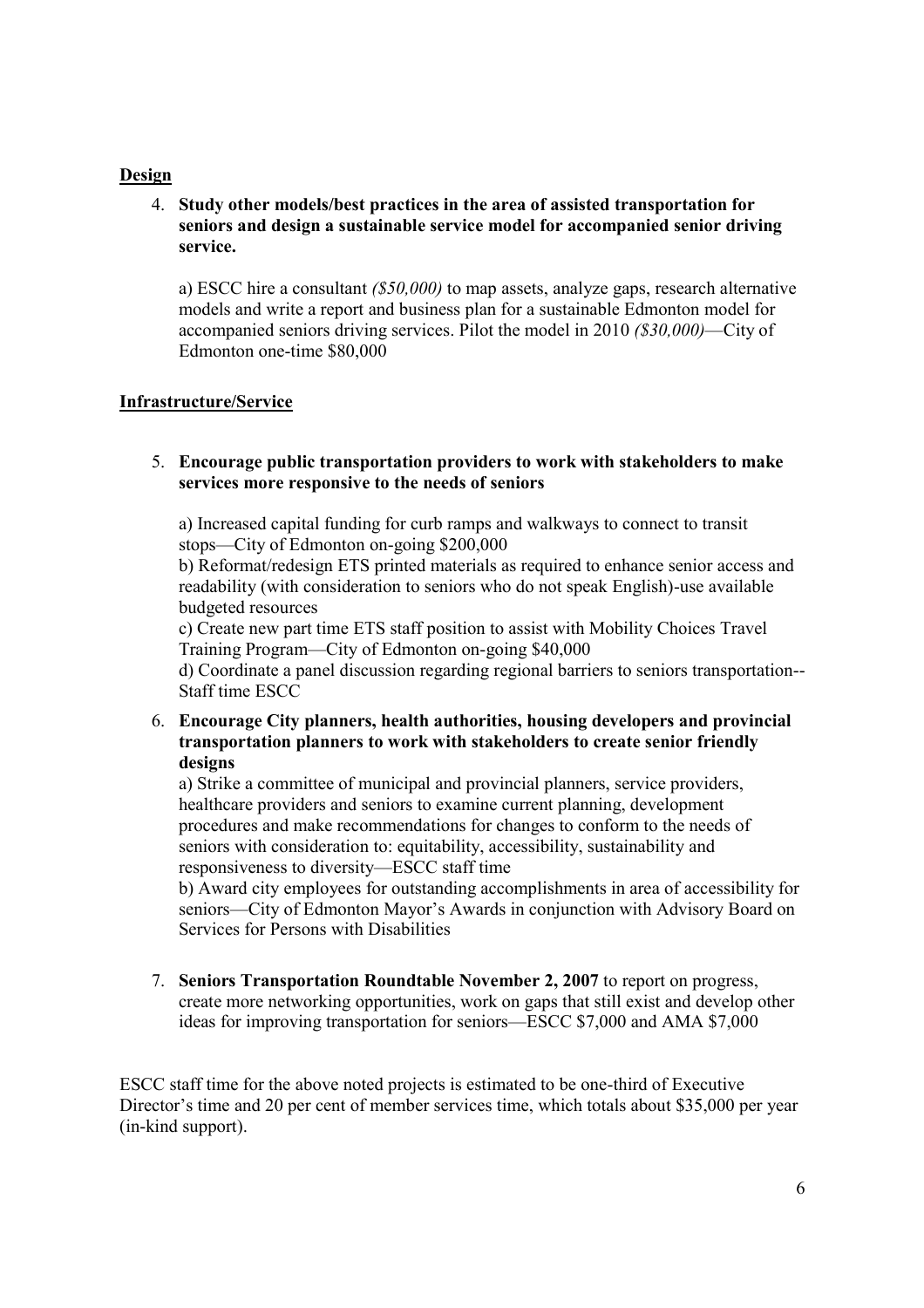## **III. SENIORS TRANSPORTATION OVERRIDING PRINCIPLES:**

- 1. Encourage seniors to explore the range of transportation options (including walking)
- 2. Encourage family members to be supportive
- 3. Encourage community to also play a support role
- 4. Ensure that there are a range of options regardless of income, including subsidized options for those unable to pay
- 5. Value transportation as a necessity for seniors to keep them connected and healthy
- 6. Value partnerships.

The work of this committee is also guided by the five key principles developed by the Edmonton Task Force of Community Services for Seniors: diversity, accessibility, equity, sustainability and community involvement.

## **IV. RECOMMENDED ACTION PLAN AND INTEGRATION WITH OTHER PLANS:**

The Seniors Transportation Steering Committee recognizes the need for short term actions as well as long term plans.

The committee recommends that in 2009 the City of Edmonton undertake infrastructure and service improvements by building more curb ramps and walkways. This will necessitate increasing the Transportation budget for these accessible transit spots. This will link with the Sidewalk Strategy that the City began in 2007. There was recognition that crosswalk countdown lights are helpful to senior drivers and pedestrians, and the committee favors the use of these devices at major intersections. It also recommends the creation of a new part-time position in ETS to assist with the Mobility Choices Travel Training Program.

It is also recommended that the City provide ESCC with some assistance to develop a searchable database and other new tools for providing information to seniors and service providers with consideration of translation for seniors who do not speak English. As part of this it was recommended that there be a social marketing campaign, which would involve one-time funding from the City of Edmonton, Alberta Seniors and Community Supports, the AMA and Alberta Infrastructure. The committee also recommends that the social marketing campaign be continued for four to five years in order to have significant impact.

To address the huge gap in accompanied transportation for seniors it was recommended that the ESCC hire a consultant to study best practices and design a sustainable model and business plan that would augment and potentially expand current volunteer driver services.

The Committee recommends that a review of planning procedures be undertaken in the areas of healthcare planning, transportation planning, seniors housing (the Planning and Development Department) and aging drivers (Alberta Infrastructure and Transportation). This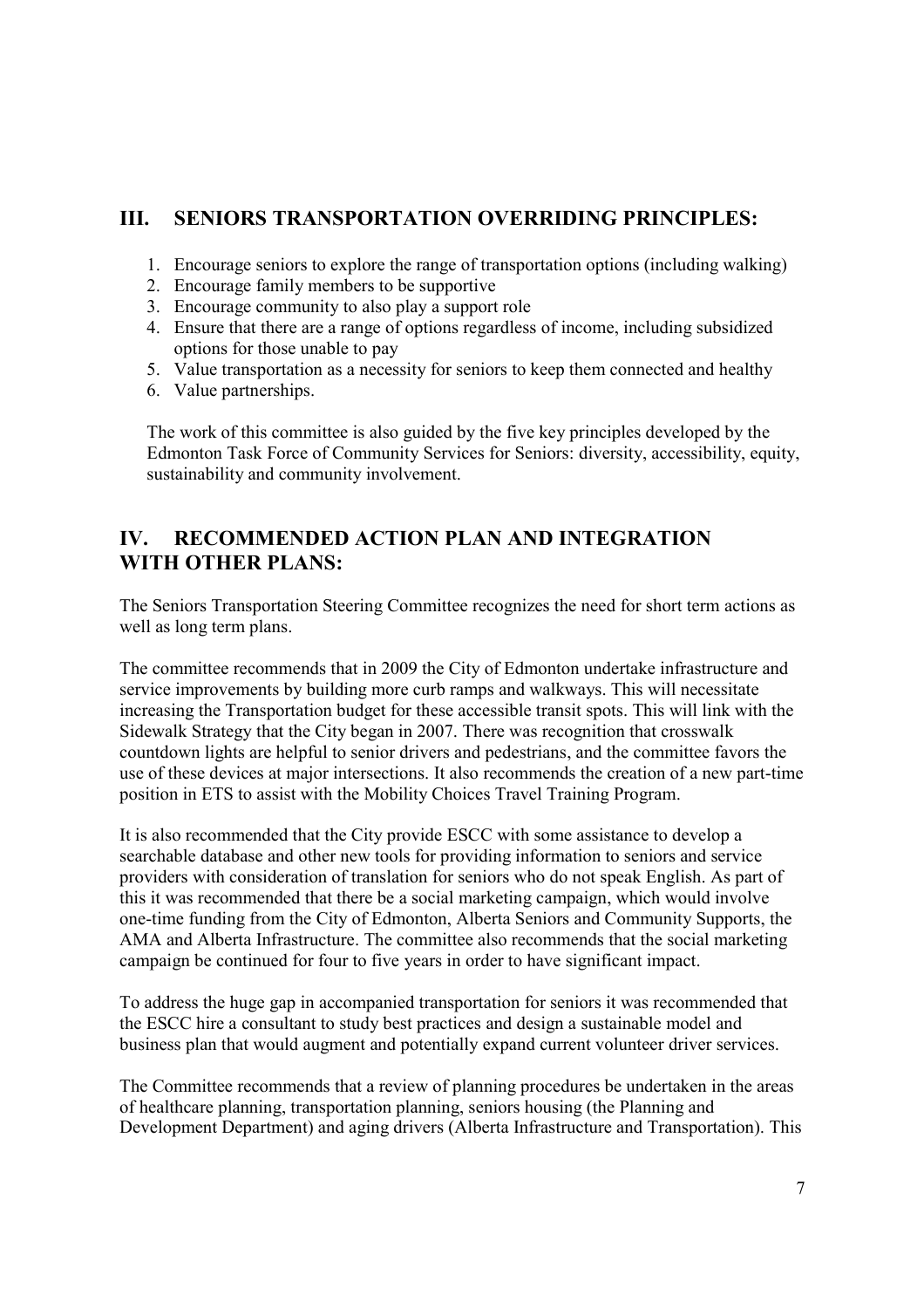is to ensure interdepartmental cooperation and consultation with planning by health care authorities, provincial and municipal planners. ESCC would coordinate this working committee. To address the needs of aging drivers the steering committee is recommending that an audit be conducted of the provincial procedures for license suspension of senior drivers. This, together with additional countdown crosswalk lights, will support strategy 17 of the City's Traffic Safety Strategy, which says "Identify and support traffic safety improvements and initiatives involving aging and medically-at-risk drivers."

## **V. OTHER CURRENT TRANSPORTATION INITIATIVES:**

- Advisory Board for Persons With Disabilities conducted a research campaign in 2006 related to transportation in Canadian and American municipalities
- Steering Committee members met with SAGE and Support Network and have a commitment for further planning and collaboration
- Voluntary Drivers Network group (coordinated by ESCC) meets regularly to cooperate on joint volunteer recruitment advertising, statistics collection and public awareness work
- AMA Mobility Programs Overview and Alberta Mobility Model-Key Components
- AMA funded a Traffic Safety for Aging Driver's Guide which is a reference on best practices (i.e. Senior Friendly standards) for roadway design with countermeasures for aging drivers.
- City Transportation is refitting 11 priority intersections per year with countdown crosswalk signals and retrofitting 250 curbs with ramps each year. All new sidewalk construction will have ramped curbs at intersections. Audible signals are being added each year at identified intersections for visually impaired people and there is an ongoing program to convert traffic signals to brighter "LED" technology. More reflective materials are being used to manufacture signs for added visibility at intersections.
- Representation from Seniors Transportation Steering Committee on planning and working groups for City's Sidewalk Strategy and Transportation Master Plan
- City's website redesign underway
- ETS Fare Strategy: DATS Monthly Pass is honoured on ETS and if DATS users require a companion, the companion does not pay a fare
- ETS has a Mobility Choices Travel Training Program
- Advisory Board on Services for Persons with Disabilities has an award program to recognize accessibility and outstanding accomplishments of city employees
- Replacement of older City buses with low-floor buses--completion by spring 2008
- Senior Friendly Training of all ETS drivers--as of the end of 2006, 82 per cent or 1168 Operators (including DATS) were trained. Training new recruits is an ongoing program and has been integrated into ETS training syllabus.
- ETS is adding two new community bus routes (mini-buses) in September 2007 to serve predominantly senior citizen population groupings. These two routes will encompass several senior centres and seniors housing complexes as well as area malls.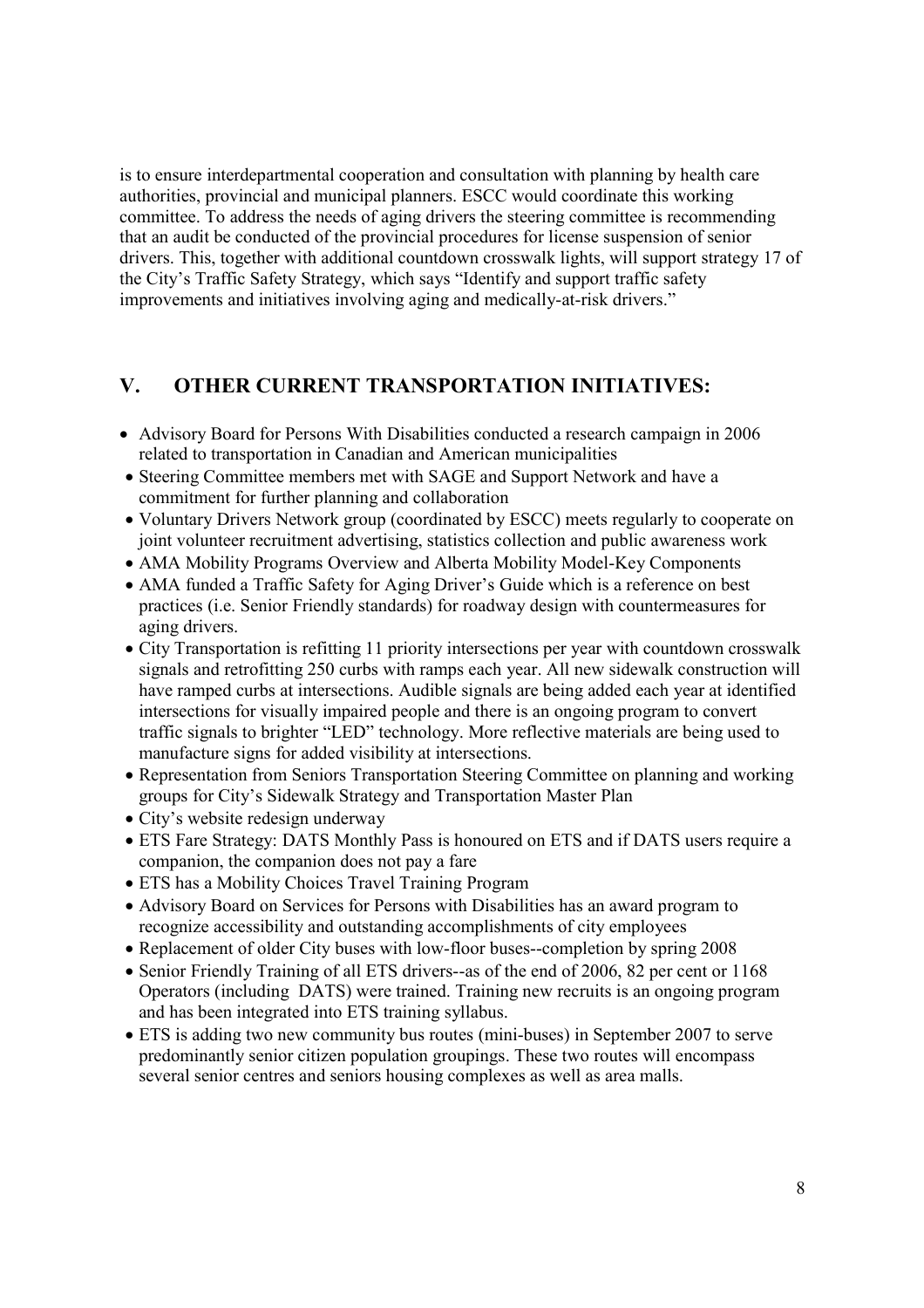## **VI. PARTNERSHIPS AND CONSULTATIONS:**

*The following groups were represented on the Steering Committee:*

- City of Edmonton Transportation Department (Transportation Planning and Edmonton Transit)
- City of Edmonton Community Services
- Alberta Infrastructure and Transportation
- Alberta Seniors and Community Supports
- Seniors United Now (SUN)
- Mill Woods Seniors Outreach Connection
- Capital Health Homecare
- The Alberta Motor Association (AMA)
- Lifestyle Helping Hands
- The Geriatrics Department of the Glenrose Rehabilitation Hospital
- The Seniors Driving Centre
- The Edmonton Seniors Coordinating Council

#### *Other groups consulted with:*

- Advisory Board of Persons with Disabilities
- Seniors Association of Greater Edmonton (SAGE)
- Support Network
- ElderNet-Calgary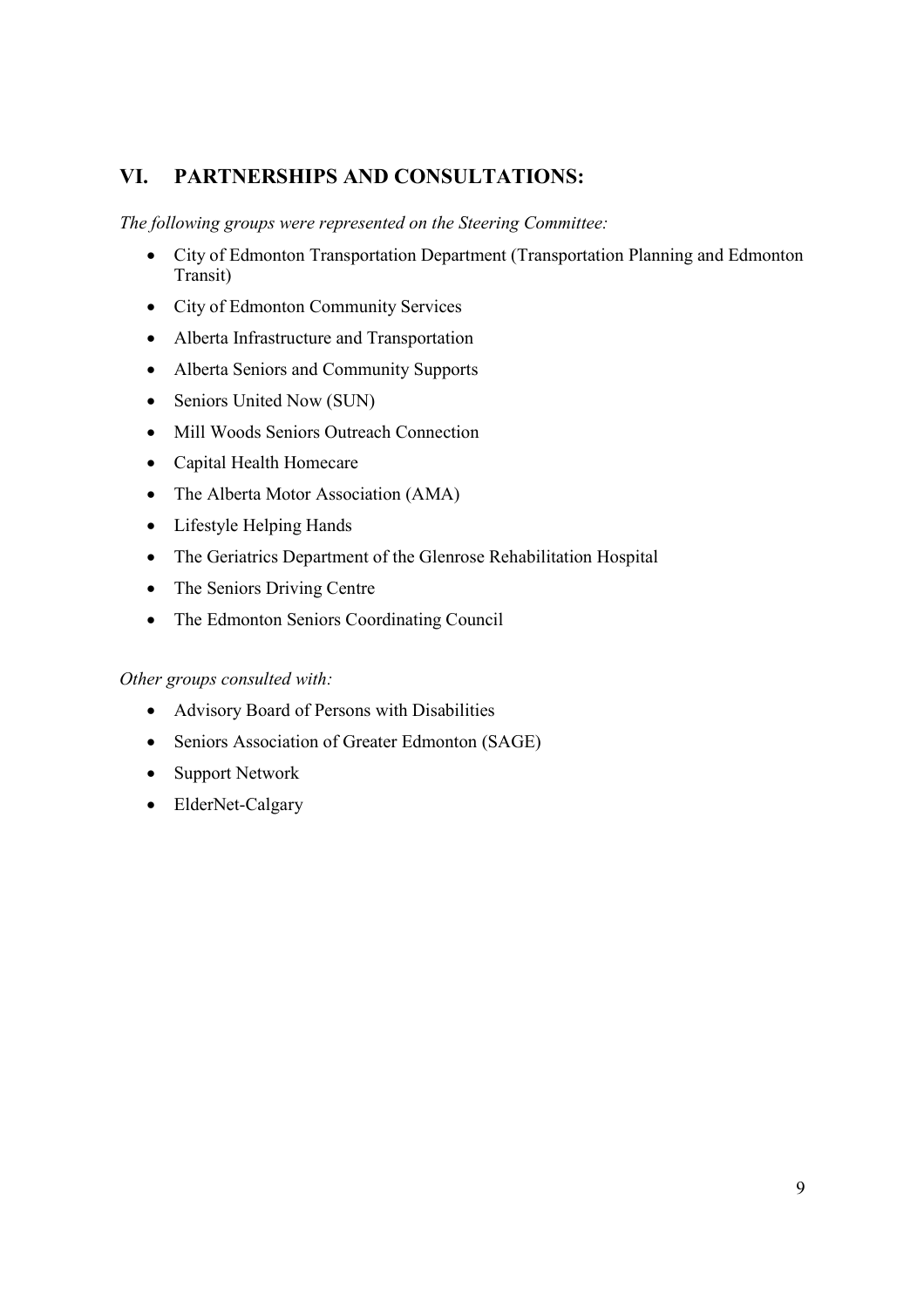## **VII. FINAL BUDGET RECOMMENDATIONS:**

*\* One Time Funding Request (to ESCC)*

*\*\* On-going Funding Request(incorporated within City Departments)*

| <b>RECOMMENDATIONS</b>                        | <b>KEY</b>                                         | <b>TOTAL</b>         | <b>CITY OF</b>  |
|-----------------------------------------------|----------------------------------------------------|----------------------|-----------------|
|                                               | LEAD(S)                                            | <b>RESOURCE</b>      | <b>EDMONTON</b> |
|                                               |                                                    | <b>REQUEST</b>       | <b>REQUEST</b>  |
| 1. Promising Practices Research               | <b>ESCC</b><br>$\bullet$                           | Staff time ESCC      |                 |
| Gather existing research/best practices       |                                                    |                      |                 |
| 2. Central Information Clearinghouse          | <b>ESCC</b><br>$\bullet$                           |                      |                 |
| Develop a central clearinghouse for seniors   | <b>AMA</b>                                         |                      |                 |
| transportation information                    | City of Edmonton                                   |                      |                 |
| a) Coordinating existing resource directories |                                                    | Staff time - ESCC    |                 |
| transportation information-ESCC               |                                                    |                      |                 |
| b) Establish a searchable on-line database at |                                                    | \$20,000             | \$20,000*       |
| ESCC (including translated information)       |                                                    |                      |                 |
| c) ESCC to create new tools and translate     |                                                    | \$25,000             | \$20,000*       |
| information: City of Edmonton and AMA         |                                                    |                      |                 |
| 3. Social Marketing Campaign                  | City of Edmonton,<br>$\bullet$                     | \$80,000             | \$20,000*       |
| Develop a comprehensive social marketing      | AB Seniors &<br>$\bullet$                          |                      |                 |
| campaign (ESCC oversee): City of Edmonton;    | <b>Community Supports</b><br>AB Infrastructure and |                      |                 |
| Alberta Seniors and Community Supports;       | $\bullet$<br>Transportation                        |                      |                 |
| Alberta Infrastructure and Transportation;    | <b>AMA</b>                                         |                      |                 |
| AMA                                           |                                                    |                      |                 |
| <b>4. Assisted Transportation Study</b>       | <b>ESCC</b>                                        | \$80,000             | \$80,000*       |
| ESCC hire a consultant to study other         |                                                    |                      |                 |
| models/best practices in the area of assisted |                                                    |                      |                 |
| transportation for seniors and design a       |                                                    |                      |                 |
| sustainable service model for accompanied     |                                                    |                      |                 |
| senior driving service, and pilot.            |                                                    |                      |                 |
| 5. Public Transportation Projects             | City of Edmonton<br>٠                              |                      |                 |
| Encourage public transportation providers to  | <b>ESCC</b>                                        |                      |                 |
| work with stakeholders to make services more  |                                                    |                      |                 |
| responsive to needs of seniors                |                                                    |                      |                 |
| a) Increased capital for curb ramps and       |                                                    |                      |                 |
| walkways to connect to transit stops-City     |                                                    | $$200,000$ **        | \$200,000**     |
| b) Reformat/redesign ETS printed materials as |                                                    |                      |                 |
| required to enhance senior access and         |                                                    | Within existing City | Within existing |
| readability-use available budgeted resources- |                                                    | budget               | City budget     |
| City                                          |                                                    |                      |                 |
| c) Create new part time ETS staff position to |                                                    |                      |                 |
| assist with Mobility Choices Travel Training  |                                                    | $$40,000**$          | \$40,000**      |
| Program-City                                  |                                                    |                      |                 |
| d) Coordinate a political panel discussion    |                                                    |                      |                 |
| regarding regional barriers -Staff time ESCC  |                                                    | Staff time -ESCC     |                 |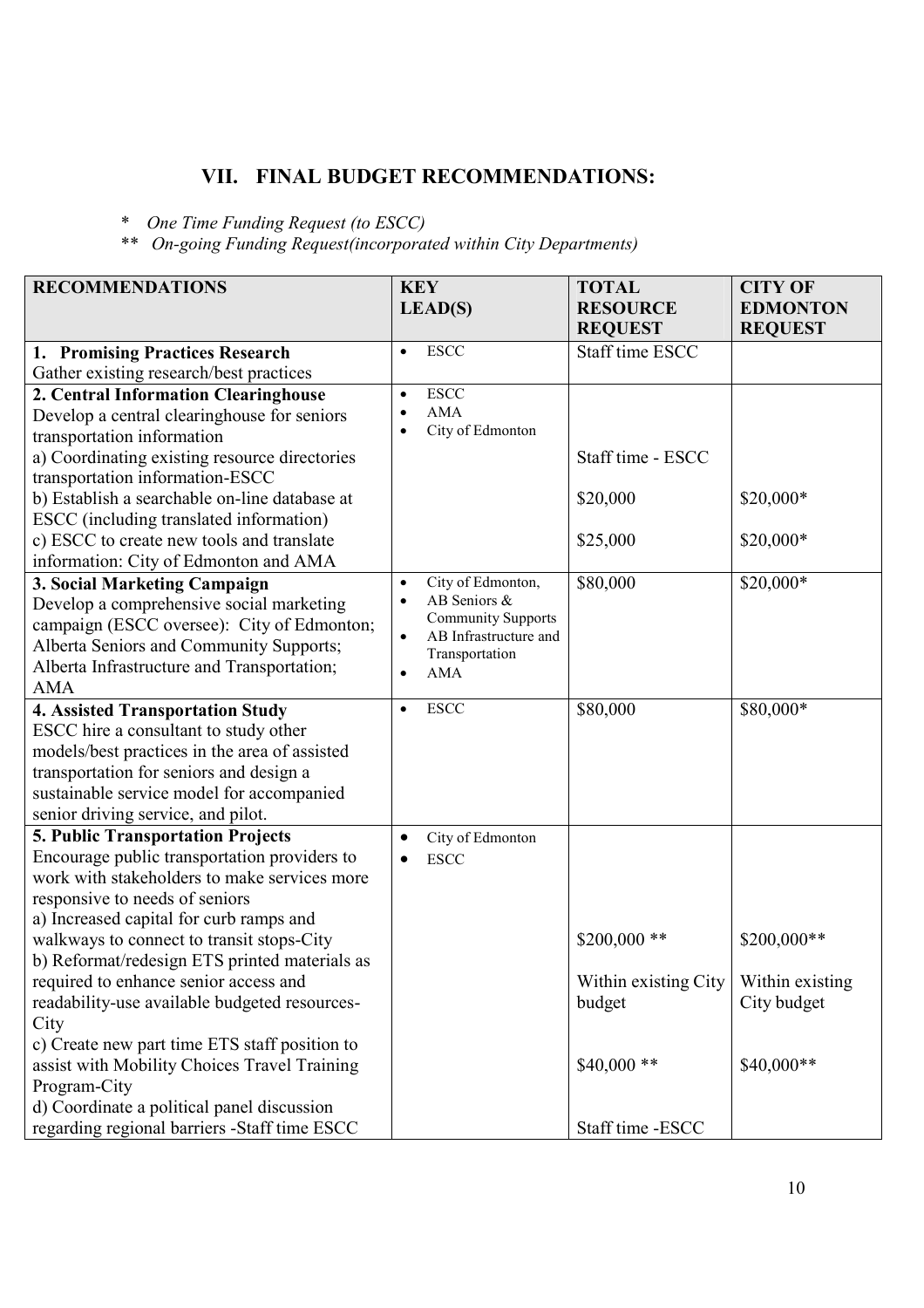| <b>6. Seniors' Resources and Recognition</b><br>Program<br>Encourage City planners, health authorities,<br>housing developers and provincial<br>transportation planners to work with<br>stakeholders to be more responsive to needs of<br>seniors<br>a) Strike a committee of planners, service<br>providers and users to examine current<br>municipal and provincial planning and<br>development procedures and make | City of Edmonton<br>$\bullet$<br><b>ESCC</b><br>$\bullet$<br>Advisory Board on<br>Services to Persons<br>with Disabilities<br>Alberta Transportation | Staff time - ESCC              |                                |
|-----------------------------------------------------------------------------------------------------------------------------------------------------------------------------------------------------------------------------------------------------------------------------------------------------------------------------------------------------------------------------------------------------------------------|------------------------------------------------------------------------------------------------------------------------------------------------------|--------------------------------|--------------------------------|
| recommendations for changes to conform to<br>senior friendly including an audit of provincial<br>procedures for license suspension of senior<br>drivers—ESCC staff time<br>b) Award city employees for outstanding<br>accomplishments in area of accessibility for<br>seniors—City of Edmonton Mayor's Awards in<br>conjunction with Advisory Board on Services<br>for Persons with Disabilities and ESCC             |                                                                                                                                                      | Within existing<br>City budget | Within existing<br>City budget |
| <b>7. Seniors' Transportation Roundtable</b><br>Offer the 2 <sup>nd</sup> Seniors Transportation<br>Roundtable Nov. 2, 2007 - ESCC \$7,000 and<br>AMA \$7,000                                                                                                                                                                                                                                                         | <b>ESCC</b><br>$\bullet$<br><b>AMA</b>                                                                                                               | \$14,000                       |                                |

## **Note:**

- All requests to City total \$660,000 over three years
- Total budget \$739,000 (does not include the value of in-kind staffing support from ESCC, estimated at \$35,000 per year.)
- Total budget (including in-kind three year staffing support from ESCC) is \$844,000.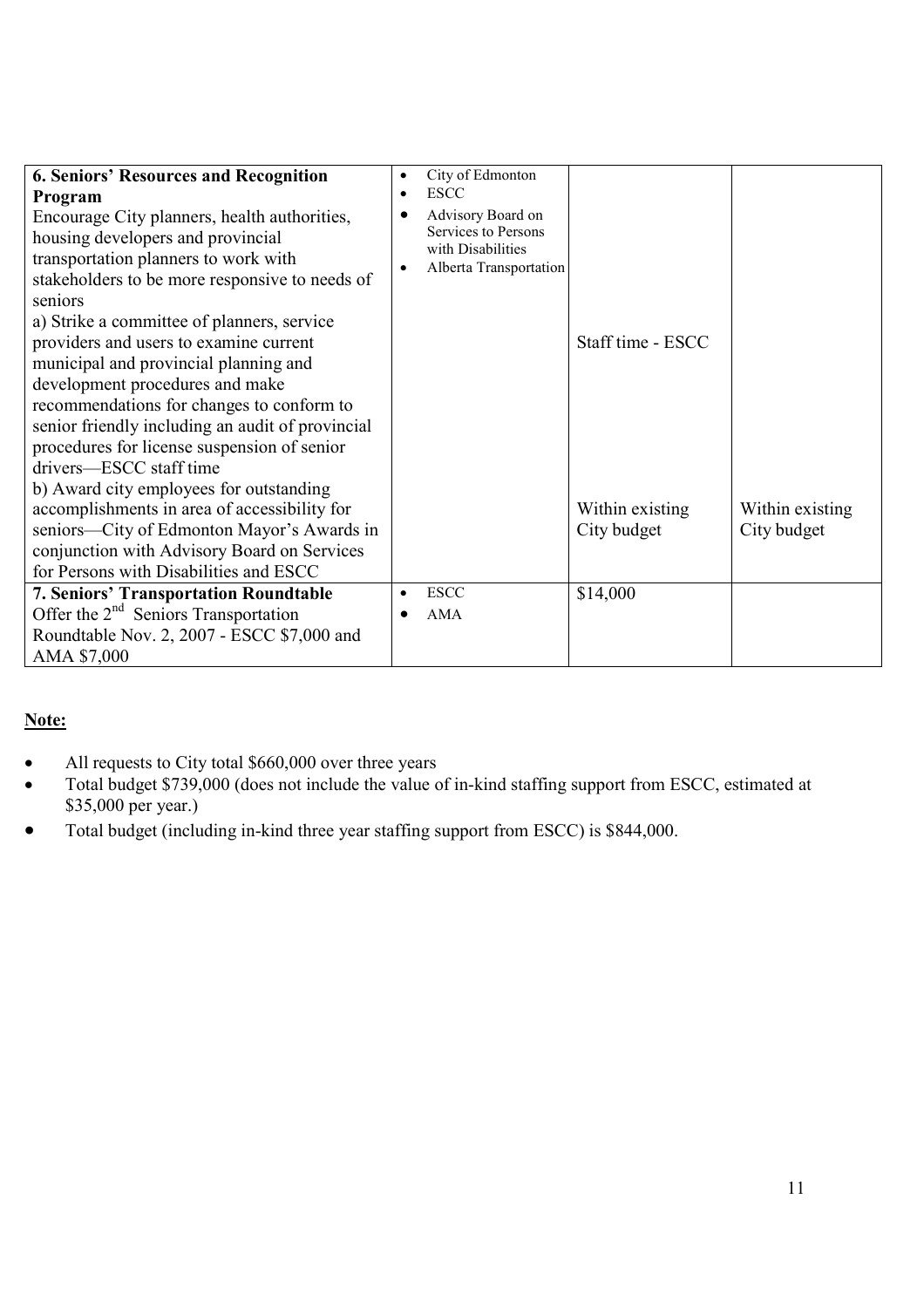# **VIII. SUMMARY OF BUDGET REQUEST FROM THE CITY OF EDMONTON:**

|                                                                                                                   | <b>One Time</b><br><b>Funding</b> | Ongoing<br><b>Funding</b> | <b>Total</b> |
|-------------------------------------------------------------------------------------------------------------------|-----------------------------------|---------------------------|--------------|
| 2008                                                                                                              |                                   |                           |              |
| Clearinghouse Development and<br>Tools                                                                            | \$40,000                          |                           |              |
| <b>Initiate Assisted</b><br>$\bullet$<br>Transportation                                                           | \$10,000                          |                           |              |
| Study<br>Mobility Choices Training<br>Program                                                                     |                                   | \$40,000                  |              |
|                                                                                                                   |                                   |                           | \$90,000     |
| 2009                                                                                                              |                                   |                           |              |
| <b>Complete Assisted</b><br>$\bullet$<br><b>Transportation Business Plan</b><br>Capital Improvements<br>$\bullet$ | \$40,000                          | \$200,000                 |              |
| Mobility Choices Training<br>$\bullet$<br>Program                                                                 |                                   | \$40,000                  |              |
|                                                                                                                   |                                   |                           | \$280,000    |
| 2010                                                                                                              |                                   |                           |              |
| Social Marketing                                                                                                  | \$20,000                          |                           |              |
| Seed Funding for Assisted<br>$\bullet$<br>Transportation<br>Model Pilot                                           | \$30,000                          |                           |              |
| Capital Improvements                                                                                              |                                   | \$200,000                 |              |
| <b>Mobility Choices Training</b><br>Program                                                                       |                                   | \$40,000                  | \$290,000    |

## **TOTAL COMBINED THREE YEAR CITY REQUEST \$660,000**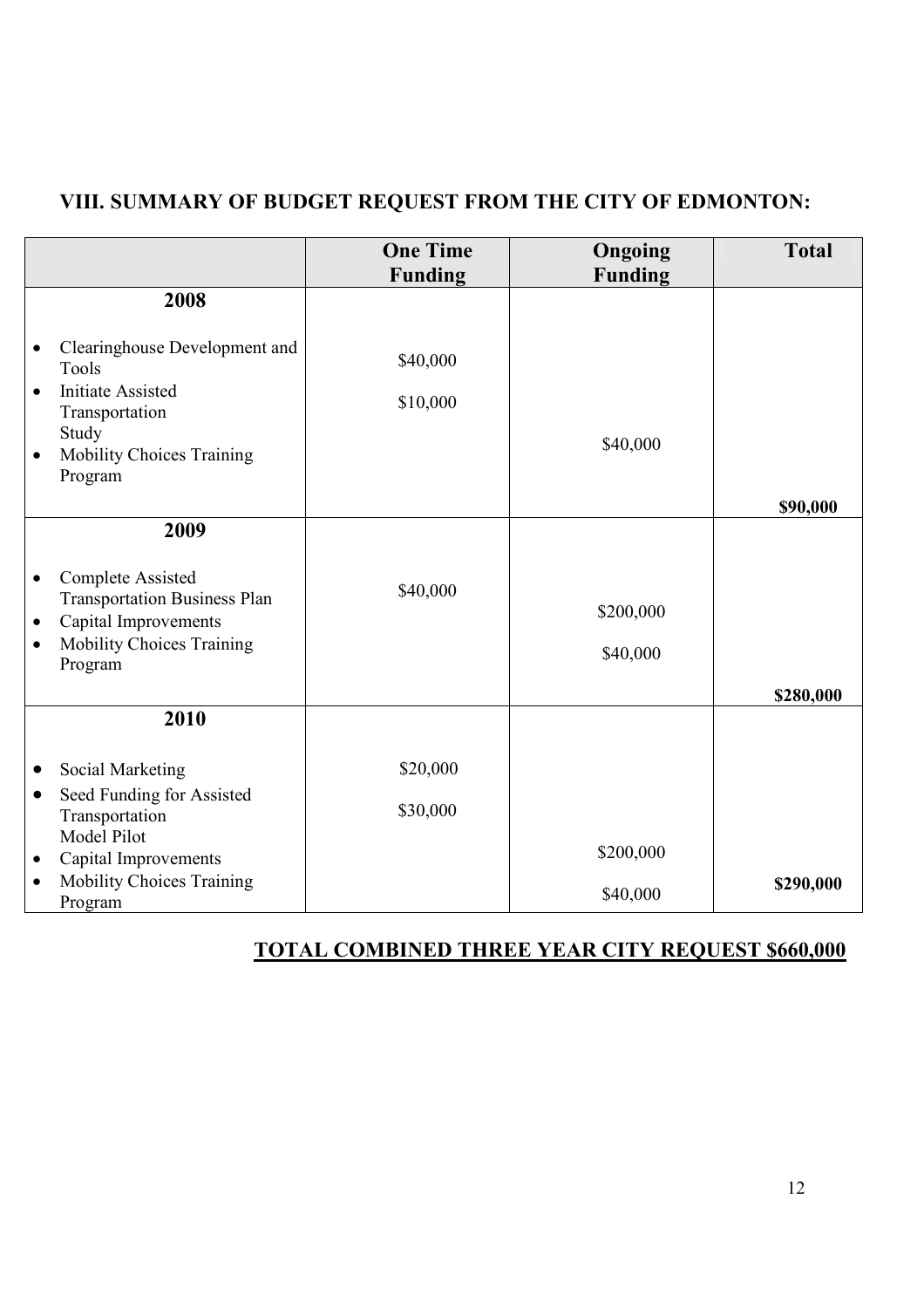## **IX. APPENDICES:**

1. July 2007 Outline for Action-Seniors Transportation

## **X. RESOURCES:**

Alberta Motor Association and Edmonton Seniors Coordinating Council, *Roundtable on Seniors' Transportation Conference Proceedings Report*, November 3, 2006

City of Edmonton-Community Services Department *Seniors at Risk Strategy*, December, 2005

City of Edmonton, *Environmental Scan Seniors-an Edmonton Perspective*, 2000

City of Edmonton-The Interdepartmental/Citizen Committee to Review Municipal Services for Older People, *Edmonton Seniors 2000: Strategies for the Future*, March, 1989

Edmonton Task Force on Community Services for Seniors,*"Let's Make it Happen!" Final Report of the Edmonton Task Force on Community Services for Seniors*, December, 2003

Seniors Advisory Council of Alberta *Consultation with Seniors and Seniors' Service Providers – Red Deer – Central Region*, December 2006

Seniors Advisory Council of Alberta *Consultation with Seniors and Seniors' Service Providers – Hinton – Edmonton and Area Region*, September 2006

Seniors Advisory Council of Alberta *Consultation with Seniors and Seniors' Service Providers - Lethbridge - South Region*, October 2005

Edmonton Seniors' Community Network *Seniors 2000 & Beyond-Moving Research Into Action*, November 24, 2000

Vendrome Group, *Environments for Aging Conference*, Baltimore, April 2007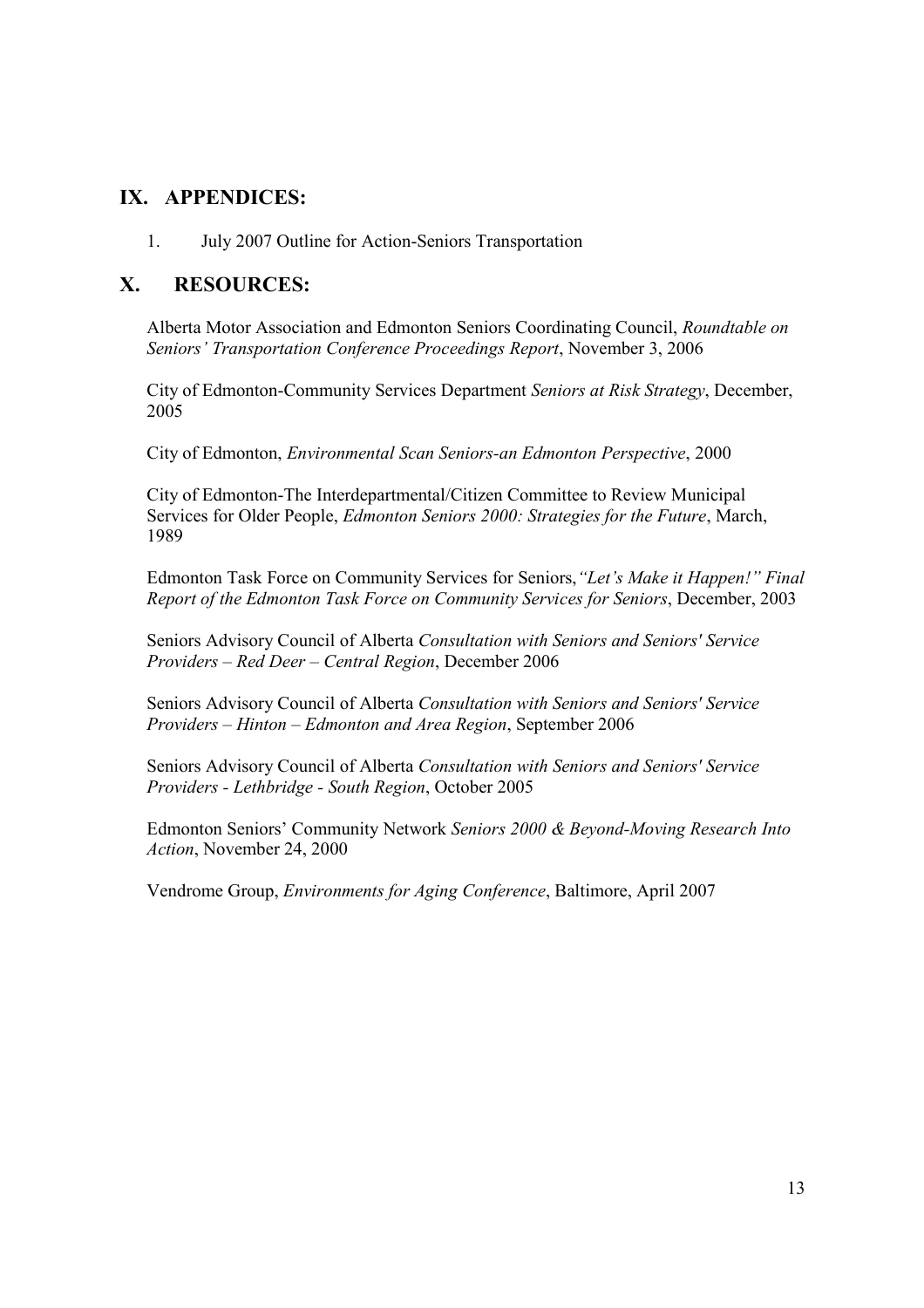## **Outline for Action by the Steering Committee on Seniors Transportation "Moving Ideas Forward from the Roundtable on Seniors Transportation"**

#### **Overriding Principles:**

- 1. Encourage seniors to explore range of transportation options (including walking)
- 2. Family members should be supportive
- 3. Encourage community to also play a support role
- 4. Ensure there are a range of options regardless of income, including subsidized options for those unable to pay
- 5. Value transportation as a necessity for seniors to keep them connected and healthy
- 6. Value partnerships

The work of the Steering Committee is also guided by the five key principles developed by the Edmonton Task Force of Community Services for Seniors: diversity, accessibility, equity, sustainability and community involvement

#### **Theme I—Research and Communication**

| <b>Vision</b>                                                                                                                             | <b>Issue</b>                                                                                                                                    | <b>Action</b>                                                                                                                                   | <b>Resources Needed</b>                                                                                             | <b>Actions Already</b>                                                                                                                                                                            | <b>Future Plans</b>                                                                 |
|-------------------------------------------------------------------------------------------------------------------------------------------|-------------------------------------------------------------------------------------------------------------------------------------------------|-------------------------------------------------------------------------------------------------------------------------------------------------|---------------------------------------------------------------------------------------------------------------------|---------------------------------------------------------------------------------------------------------------------------------------------------------------------------------------------------|-------------------------------------------------------------------------------------|
|                                                                                                                                           |                                                                                                                                                 |                                                                                                                                                 |                                                                                                                     | Underway                                                                                                                                                                                          |                                                                                     |
| . Service providers and<br>funders (and other<br>stakeholders) have a<br>clear understanding of<br>the transportation needs<br>of seniors | • Research exists                                                                                                                               | • Gather, analyze, synthesize and<br>communicate research to<br>stakeholders                                                                    | • Staff time ESCC                                                                                                   | • Advisory Board for<br>Persons With<br>Disabilities conducted a<br>research campaign in<br>2006 related to<br>transportation in<br>Canadian and American<br>municipalities (see<br>action $#4$ ) |                                                                                     |
| 2. A central clearinghouse<br>regarding seniors'<br>transportation, to store<br>and disseminate<br>information in an                      | • Lack of understanding of what<br>already exists<br>• Current communication<br>methods need to be evaluated<br>• Some services are at capacity | • a)Develop/enhance resource<br>directory for seniors<br>transportation options<br>• b) Develop website with links,<br>searchable database with | • a) Staff time ESCC<br>b) Searchable<br>database (one-time)<br>$$20,000$ City)<br>$\bullet$ c) New tools (one-time | • a) Committee members<br>met with SAGE and<br><b>Support Network and</b><br>have a commitment for<br>further planning,                                                                           | $\bullet$ a) Focus<br>Groups-fall of<br>2007<br>$\bullet$ b and c) New<br>tools and |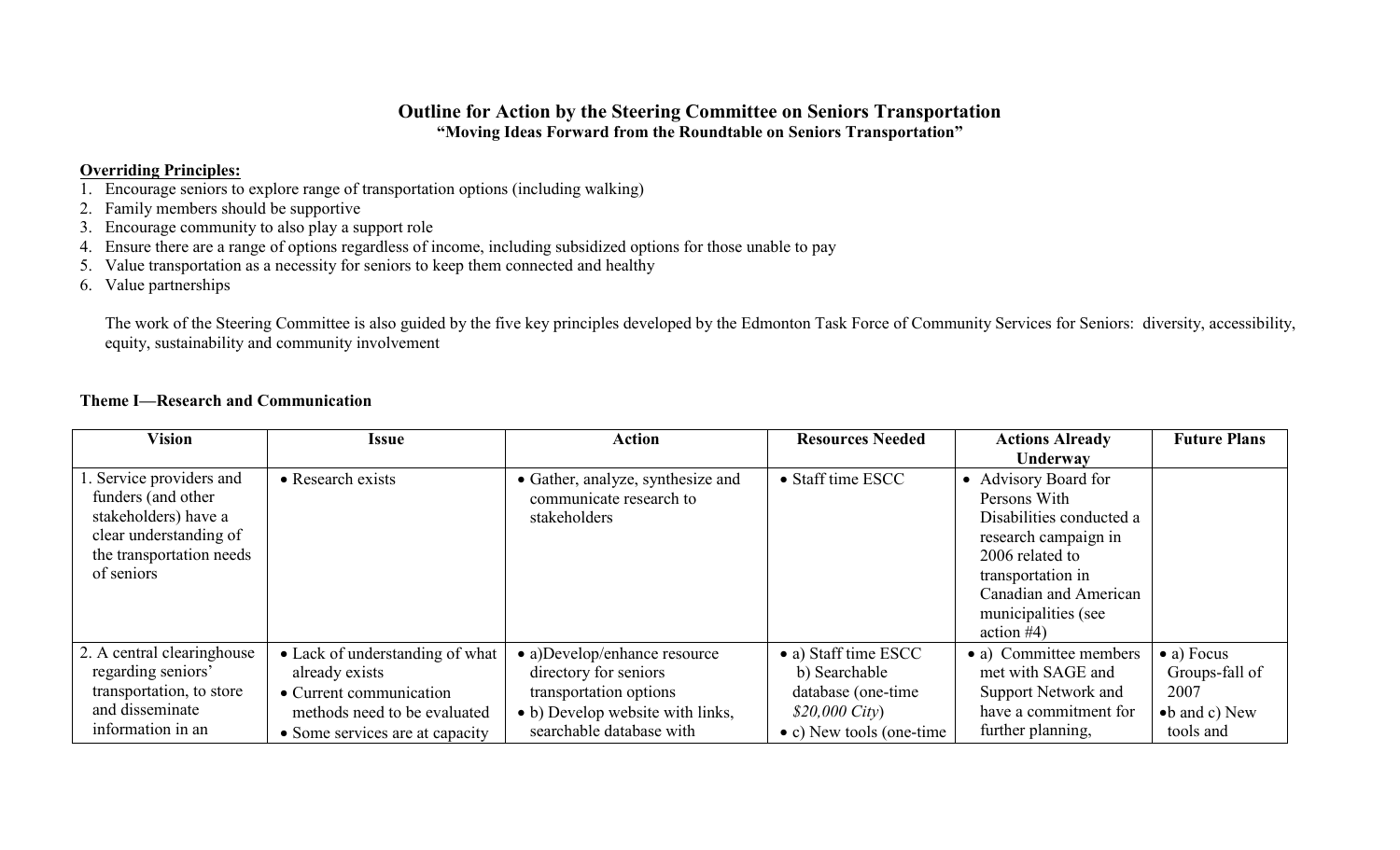| effective, targeted way                                                                                                                                                                                                                                                                                                                                                                                             | and not advertising their<br>services, therefore not<br>allowing service to expand to<br>meet demand<br>• Funders do not have an<br>understanding of the true need<br>• Immigrant and refugee seniors<br>who do not speak English<br>cannot access transportation<br>information unless it is<br>translated into their first<br>language                                                                                                                                                                                                                                                                                        | provision for other languages<br>• c) Develop other tools i.e. a<br>document targeted to funders,<br>brochures, including translation to<br>other languages                                                                                                                                                                                                                                                                                                                                                                                                                                                                                                                                        | \$20,000 City) AMA<br>assist with printing<br>costs and design work-<br>\$5,000                                                                                                                                                                                                                         | collaboration<br>• ESCC provides<br>coordination for<br>voluntary driver<br>network                                                                                      | database<br>development in<br>2008                                                                                                        |
|---------------------------------------------------------------------------------------------------------------------------------------------------------------------------------------------------------------------------------------------------------------------------------------------------------------------------------------------------------------------------------------------------------------------|---------------------------------------------------------------------------------------------------------------------------------------------------------------------------------------------------------------------------------------------------------------------------------------------------------------------------------------------------------------------------------------------------------------------------------------------------------------------------------------------------------------------------------------------------------------------------------------------------------------------------------|----------------------------------------------------------------------------------------------------------------------------------------------------------------------------------------------------------------------------------------------------------------------------------------------------------------------------------------------------------------------------------------------------------------------------------------------------------------------------------------------------------------------------------------------------------------------------------------------------------------------------------------------------------------------------------------------------|---------------------------------------------------------------------------------------------------------------------------------------------------------------------------------------------------------------------------------------------------------------------------------------------------------|--------------------------------------------------------------------------------------------------------------------------------------------------------------------------|-------------------------------------------------------------------------------------------------------------------------------------------|
| 3. A comprehensive social<br>marketing strategy for a<br>variety of stakeholders<br>to educate and improve<br>services. Targets:<br>seniors-including seniors<br>who do not speak<br>English, the public at<br>large (incl. families of<br>seniors), medical<br>professionals,<br>engineers/planners,<br>senior-serving orgs,<br>immigrant/refugee<br>serving agencies,<br>gov't/funders, and<br>service providers. | • a) Seniors should be planning<br>for transportation alternatives<br>• b) General public (and<br>especially families of seniors)<br>need to understand and be<br>supportive i.e. shovel snow,<br>offer rides<br>• c) Medical community needs<br>to be aware of resources <i>i.e</i><br>support groups, transportation<br>alternatives and need for<br>improvements to driver<br>testing<br>• d) Engineers/planners need to<br>increase their knowledge of<br>the needs of seniors (i.e.<br>senior friendly standards and<br>concepts)<br>• e) Senior-serving orgs and<br>immigrant/refugee serving<br>orgs need to have better | • Develop an overarching<br>campaign/communications plan to<br>address continuum of senior<br>needs with various target<br>audiences <i>i.e.</i> aging driver, public<br>transit user, frail senior.<br>• Campaign needs to be ongoing<br>and sustainable to be effective <i>i.e.</i><br>5 years.<br>• Campaign has a 'branding'<br>identity which carries over from<br>target to target<br>• Targeted initiative to:<br>• a) Seniors, including seniors who<br>do not speak English, to use<br>public transportation (i.e.<br>workshops, media campaign to<br>encourage seniors to plan ahead.<br>• b) Community and families-to<br>urge them to help plan and to help<br>with snow shoveling and | • a-g: Campaign<br>\$80,000 (one-time<br>$$20,000$ City)(launch<br>in 2008), partnerships<br>to be sought from the<br>province Infrastructure<br>and Transportation<br>department \$20,000<br>and Alberta Seniors<br>and Community<br>Supports \$20,000 and<br>AMA \$20,000 (for 4-<br>5 year campaign) | • g) Voluntary Driver's<br>Network has undertaken<br>some public awareness<br>work through joint<br>advertising to recruit<br>volunteers (ESCC helps<br>coordinate this) | $\bullet$ Campaign<br>should follow<br>development of<br>central<br>clearinghouse of<br>information $(\#2)$<br>and include<br>translation |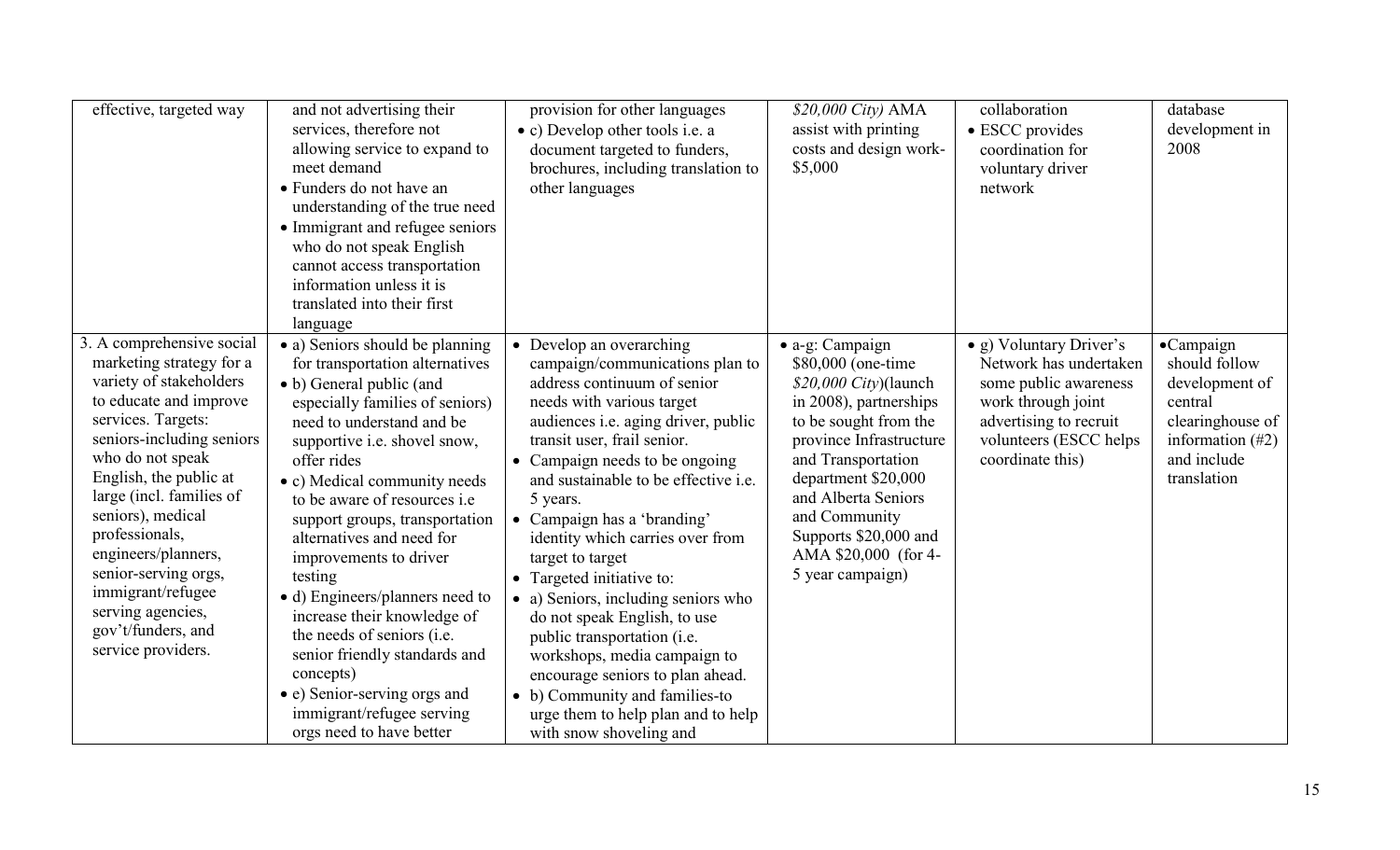| knowledge of what is                      | volunteer driving                    |
|-------------------------------------------|--------------------------------------|
|                                           |                                      |
| available so they can inform              | c) Medical professionals-to          |
| their seniors                             | inform them of support groups        |
| • f) All levels of gov't and              | and transportation alternatives for  |
| funders need to understand the            | seniors and to encourage them to     |
| scope of the need and fund                | advocate for consistent, effective   |
| seniors transportation                    | testing for senior drivers           |
| programs/projects                         | d) Engineers/planners-to use         |
| $\bullet$ g) Service providers (i.e taxi, | senior friendly concepts when        |
| DATS, volunteer drivers and               | planning                             |
| Driving Miss Daisy) need to               | e) Senior-serving agencies and       |
| plan with seniors and senior-             | immigrant/refugee serving            |
| service agencies, to                      | agenicies-to understand what is      |
| collaborate and improve                   | available for seniors                |
| services and address gaps                 | transportation and how to use it     |
|                                           | • f) Gov't/funders-to understand the |
|                                           | issues related to seniors driving    |
|                                           | and to support services through      |
|                                           | resource provision                   |
|                                           |                                      |
|                                           | g) Service providers-to take         |
|                                           | senior friendly training through     |
|                                           | workshops, forums                    |

# **Theme II —Design**

| <b>Vision</b>          | Issue                          | Action                             | <b>Resources Needed</b>  | <b>Actions Already</b> | <b>Future Plans</b>      |
|------------------------|--------------------------------|------------------------------------|--------------------------|------------------------|--------------------------|
|                        |                                |                                    |                          | Underway               |                          |
| 4) A comprehensive     | • Funding is not available for | • Undertake a study to map assets, | • Consultant $(\$50,000$ | • Voluntary Driving    | Share report             |
| continuum of services  | alternative ride options       | analyze gaps and look at other     | one timeCity) to         | Network currently      | recommendations          |
| for seniors who are    | • Gap in services-growing,     | models/best practices              | design a model and       | gathering statistics   | with Advisory            |
| unable to drive or to  | current service providers are  | • Investigate central dispatch for | write a business plan    | from all member        | <b>Board for Persons</b> |
| access public          | at capacity;                   | volunteer drivers and centralized  | based on existing        | agencies to illustrate | with Disabilities        |
| transportation and who | • Huge gap in door-to-door     | volunteer recruitment              | research. Pilot of       | gaps                   | June 2007 and            |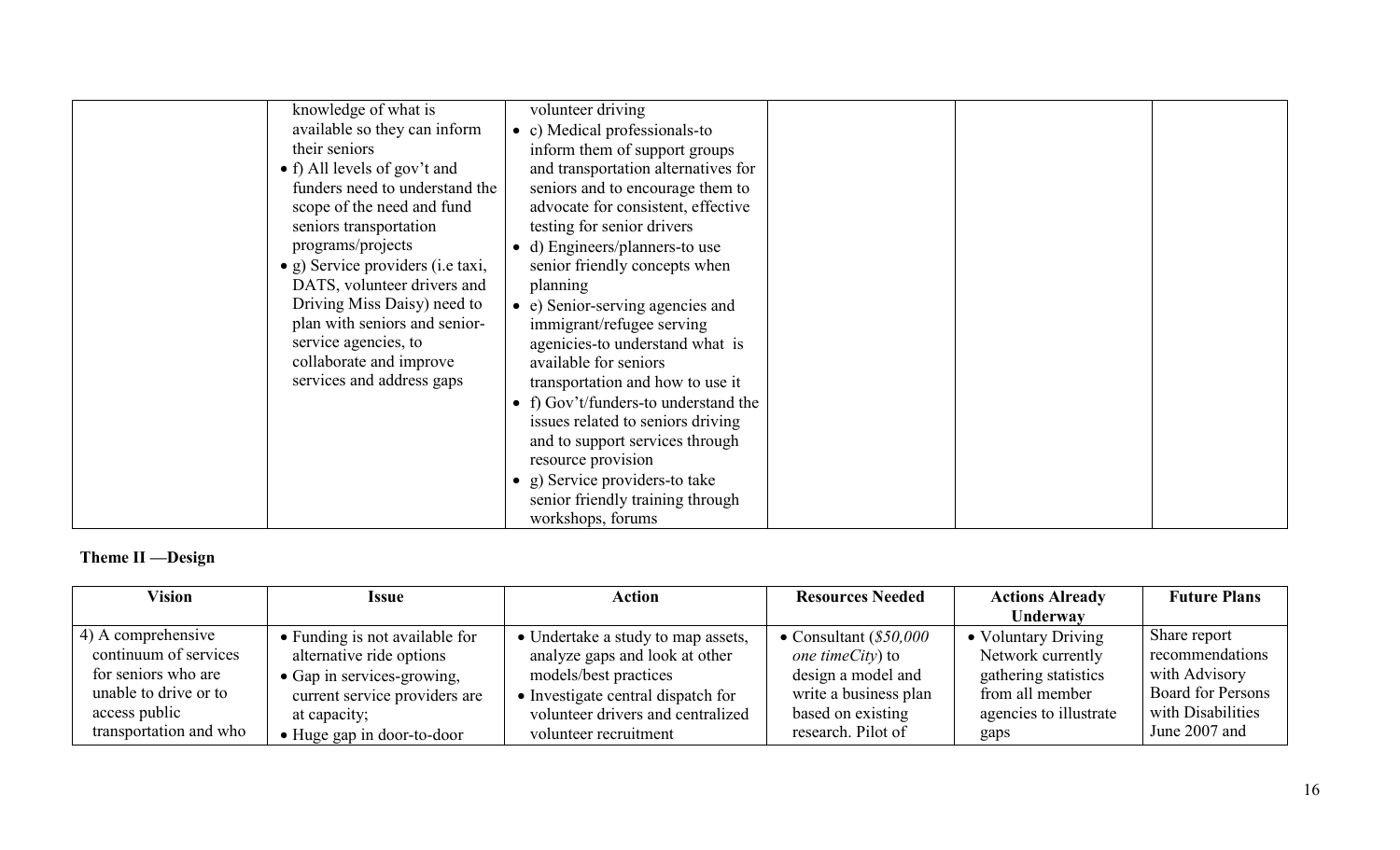| require accompaniment | (escorted) services $\&$<br>accompaniment into<br>appointments<br>• Alternative ride options need<br>a coordinated system<br>(currently fragmented)<br>• Seniors on low-income<br>require subsidies<br>• The voluntary driving model<br>is one method, but basing an<br>alternative ride system on<br>volunteers may not be<br>sustainable in long term | • Develop an outline of what<br>services might look like i.e. a<br>business plan or feasibility study<br>$\bullet$ Explore core funding<br>(sustainable) model for<br>accompanied transportation<br>• Establish the pilot model with<br>start-up funding | model to be launched<br>in 2010 with seed<br>money $(\$30,000$ one-<br>$time City$ ). | • Advisory Board for<br>Persons With<br>Disabilities research<br>$(2006)$ related to best<br>practices for<br>transportation in<br>Canadian and<br>American<br>municipalities (see $\#1$ ) | explore partnership<br>opportunities |
|-----------------------|---------------------------------------------------------------------------------------------------------------------------------------------------------------------------------------------------------------------------------------------------------------------------------------------------------------------------------------------------------|----------------------------------------------------------------------------------------------------------------------------------------------------------------------------------------------------------------------------------------------------------|---------------------------------------------------------------------------------------|--------------------------------------------------------------------------------------------------------------------------------------------------------------------------------------------|--------------------------------------|
|-----------------------|---------------------------------------------------------------------------------------------------------------------------------------------------------------------------------------------------------------------------------------------------------------------------------------------------------------------------------------------------------|----------------------------------------------------------------------------------------------------------------------------------------------------------------------------------------------------------------------------------------------------------|---------------------------------------------------------------------------------------|--------------------------------------------------------------------------------------------------------------------------------------------------------------------------------------------|--------------------------------------|

## **Theme III—Infrastructure and Service**

| <b>Vision</b>                                                                                                                                                                                                   | <i><b>Issue</b></i>                                                                                                                                                                                                                                                                                                                                                                                                | <b>Action</b>                                                                                                                                                                                                                                                                                                                                                                                                                    | <b>Resources Needed</b>                                                                                                                                                                                                                                                                                                                              | <b>Actions Already</b>                                                                                                                                                                                                                                                                                                                                     | <b>Future Plans</b>                                                                                                     |
|-----------------------------------------------------------------------------------------------------------------------------------------------------------------------------------------------------------------|--------------------------------------------------------------------------------------------------------------------------------------------------------------------------------------------------------------------------------------------------------------------------------------------------------------------------------------------------------------------------------------------------------------------|----------------------------------------------------------------------------------------------------------------------------------------------------------------------------------------------------------------------------------------------------------------------------------------------------------------------------------------------------------------------------------------------------------------------------------|------------------------------------------------------------------------------------------------------------------------------------------------------------------------------------------------------------------------------------------------------------------------------------------------------------------------------------------------------|------------------------------------------------------------------------------------------------------------------------------------------------------------------------------------------------------------------------------------------------------------------------------------------------------------------------------------------------------------|-------------------------------------------------------------------------------------------------------------------------|
|                                                                                                                                                                                                                 |                                                                                                                                                                                                                                                                                                                                                                                                                    |                                                                                                                                                                                                                                                                                                                                                                                                                                  |                                                                                                                                                                                                                                                                                                                                                      | Underway                                                                                                                                                                                                                                                                                                                                                   |                                                                                                                         |
| 5) Public transportation is<br>working with<br>developers, seniors and<br>senior-serving orgs to be<br>more responsive to the<br>needs of seniors so that<br>seniors who are able, use<br>public transportation | • a) Some sidewalks need to be<br>improved, maintained and<br>regularly cleaned<br>• a) Some shelters need to be<br>more accessible with better<br>lighting<br>• b) Scheduling and information<br>needs to be made easier for<br>seniors to understand<br>• c) Some seniors require more<br>encouragement to actually use<br>public transportation<br>• c) Not all seniors or senior-<br>serving orgs know what is | • a) Transportation dept. makes<br>sidewalk improvements to bus<br>stops (accessibility)<br>• b) Seniors user-friendly info. on<br>ETS Website with<br>• b) ETS literature 'Senior<br>Friendly'<br>• b) Sr. serving org's should have<br>links to ETS website<br>c) ETS info/posters available at<br>grocery stores, pharmacies etc.<br>• c) ETS increase outreach to<br>seniors and senior-serving<br>organizations (including) | • a) Increased capital<br>accessible connections<br>to transit stops<br>$($200,000$ ongoing<br>City)<br>$\bullet$ b) New ETS<br>marketing materials<br>(already in 2008 City<br><i>budget</i> ) i.e. brochures,<br>posters, schedule info.<br>with sr. friendly<br>design, website design<br>• c) $(\text{$}40,000$ ongoing<br>$City)$ New part-time | • a) City Transportation is<br>refitting 11 priority<br>intersections per year<br>with countdown<br>crosswalk signals and<br>providing additional 250<br>curb ramps a year. All<br>new sidewalk<br>construction will have<br>ramped curbs at<br>intersections. Audible<br>signals are being added<br>each year at identified<br>intersections for visually | $\bullet$ c) Foundation<br>of new website<br>built by mid<br>2008, ongoing<br>• d) Roundtable<br>#2 November<br>2, 2007 |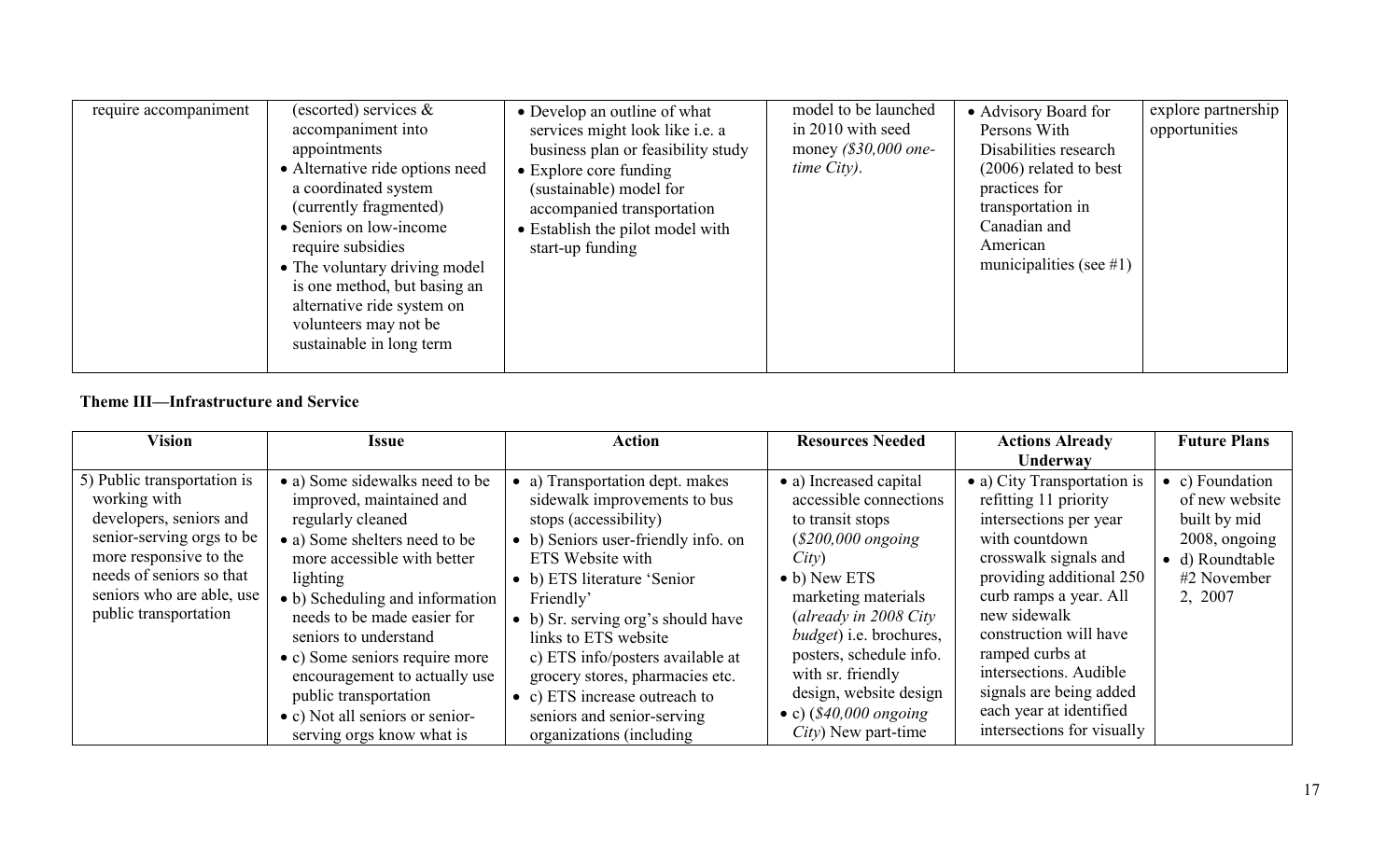|                           | available<br>• c) DATS has long wait times<br>• c) Peak hours are hard to<br>accommodate through DATS<br>• d) ETS does not serve<br>surrounding communities<br>even though Capital Health<br>refers Edmontonians to<br>outlying services i.e. Sturgeon<br>Hospital | workshops for senior-serving staff<br>so they can relate correct info.<br>about ETS services)<br>• c) Two-way communication<br>system developed between<br>seniors and ETS<br>• c) Work with DATS senior clients<br>to see if some could be trained to<br>use buses and LRT<br>• c) Expand ETS Transit Outreach<br><b>Travel Training Program "Seniors</b><br>On The Go," to use volunteers to<br>accompany seniors until they are<br>comfortable (Bus Buddy)<br>• c) Increase awareness of ETS<br>Seniors On the Go Program<br>through marketing<br>d) Have a Panel discussion on<br>regional barriers to seniors<br>transportation involving high<br>level representatives of<br>surrounding communities | staff person to expand<br><b>ETS</b> Travel Training<br>Program Seniors on<br>the Go and provide<br>more outreach with<br>seniors and senior-<br>serving organizations<br>• d) Political panel<br>discussion -Staff time<br><b>ESCC</b> | impaired people and<br>there is an ongoing<br>program to convert<br>traffic signals to brighter<br>"LED" technology.<br>More reflective<br>materials are being used<br>to manufacture signs for<br>added visibility at<br>intersections.<br>• a) Sidewalk Strategy and<br><b>Transportation Master</b><br>Plan underway<br>• b) ETS website redesign<br>underway<br>• c) Existing Seniors on<br>the Go Program through<br><b>ETS</b> |  |
|---------------------------|--------------------------------------------------------------------------------------------------------------------------------------------------------------------------------------------------------------------------------------------------------------------|------------------------------------------------------------------------------------------------------------------------------------------------------------------------------------------------------------------------------------------------------------------------------------------------------------------------------------------------------------------------------------------------------------------------------------------------------------------------------------------------------------------------------------------------------------------------------------------------------------------------------------------------------------------------------------------------------------|-----------------------------------------------------------------------------------------------------------------------------------------------------------------------------------------------------------------------------------------|--------------------------------------------------------------------------------------------------------------------------------------------------------------------------------------------------------------------------------------------------------------------------------------------------------------------------------------------------------------------------------------------------------------------------------------|--|
| 6) City planners, health  | • a) Bus stops should be by                                                                                                                                                                                                                                        | • a) Strike a committee of                                                                                                                                                                                                                                                                                                                                                                                                                                                                                                                                                                                                                                                                                 | • a) ESCC staff time to                                                                                                                                                                                                                 | • a) AMA funded a                                                                                                                                                                                                                                                                                                                                                                                                                    |  |
| authorities, housing      | seniors housing and senior-                                                                                                                                                                                                                                        | municipal and provincial                                                                                                                                                                                                                                                                                                                                                                                                                                                                                                                                                                                                                                                                                   | coordinate Committee                                                                                                                                                                                                                    | Traffic Safety for Aging                                                                                                                                                                                                                                                                                                                                                                                                             |  |
| developers and            | serving orgs                                                                                                                                                                                                                                                       | planners, service providers and                                                                                                                                                                                                                                                                                                                                                                                                                                                                                                                                                                                                                                                                            | of municipal and                                                                                                                                                                                                                        | Driver's Guide which is                                                                                                                                                                                                                                                                                                                                                                                                              |  |
| provincial transportation | • a) Some seniors housing                                                                                                                                                                                                                                          | seniors to examine current                                                                                                                                                                                                                                                                                                                                                                                                                                                                                                                                                                                                                                                                                 | provincial planners,                                                                                                                                                                                                                    | a reference on best                                                                                                                                                                                                                                                                                                                                                                                                                  |  |
| planners work with        | complexes being built in                                                                                                                                                                                                                                           | planning, development                                                                                                                                                                                                                                                                                                                                                                                                                                                                                                                                                                                                                                                                                      | service providers,                                                                                                                                                                                                                      | practices (i.e. Senior                                                                                                                                                                                                                                                                                                                                                                                                               |  |
| seniors and senior-       | residential areas blocks away                                                                                                                                                                                                                                      | procedures and make                                                                                                                                                                                                                                                                                                                                                                                                                                                                                                                                                                                                                                                                                        | users and Capital                                                                                                                                                                                                                       | Friendly standards) for                                                                                                                                                                                                                                                                                                                                                                                                              |  |
| serving orgs to be more   | from bus service                                                                                                                                                                                                                                                   | recommendations for changes to                                                                                                                                                                                                                                                                                                                                                                                                                                                                                                                                                                                                                                                                             | Health representatives                                                                                                                                                                                                                  | roadway design with                                                                                                                                                                                                                                                                                                                                                                                                                  |  |
| responsive to the needs   | • a) Health services have been                                                                                                                                                                                                                                     | conform to senior friendly,                                                                                                                                                                                                                                                                                                                                                                                                                                                                                                                                                                                                                                                                                | • b) Award Program—                                                                                                                                                                                                                     | countermeasures for                                                                                                                                                                                                                                                                                                                                                                                                                  |  |
| of seniors (explore       | reorganized and in some cases                                                                                                                                                                                                                                      | including an audit of provincial                                                                                                                                                                                                                                                                                                                                                                                                                                                                                                                                                                                                                                                                           | work with Advisory                                                                                                                                                                                                                      | aging drivers.                                                                                                                                                                                                                                                                                                                                                                                                                       |  |
| strategies to improve     | moved, which requires more                                                                                                                                                                                                                                         | procedures for license suspension                                                                                                                                                                                                                                                                                                                                                                                                                                                                                                                                                                                                                                                                          | Board for Persons with                                                                                                                                                                                                                  | • b) Advisory Board for                                                                                                                                                                                                                                                                                                                                                                                                              |  |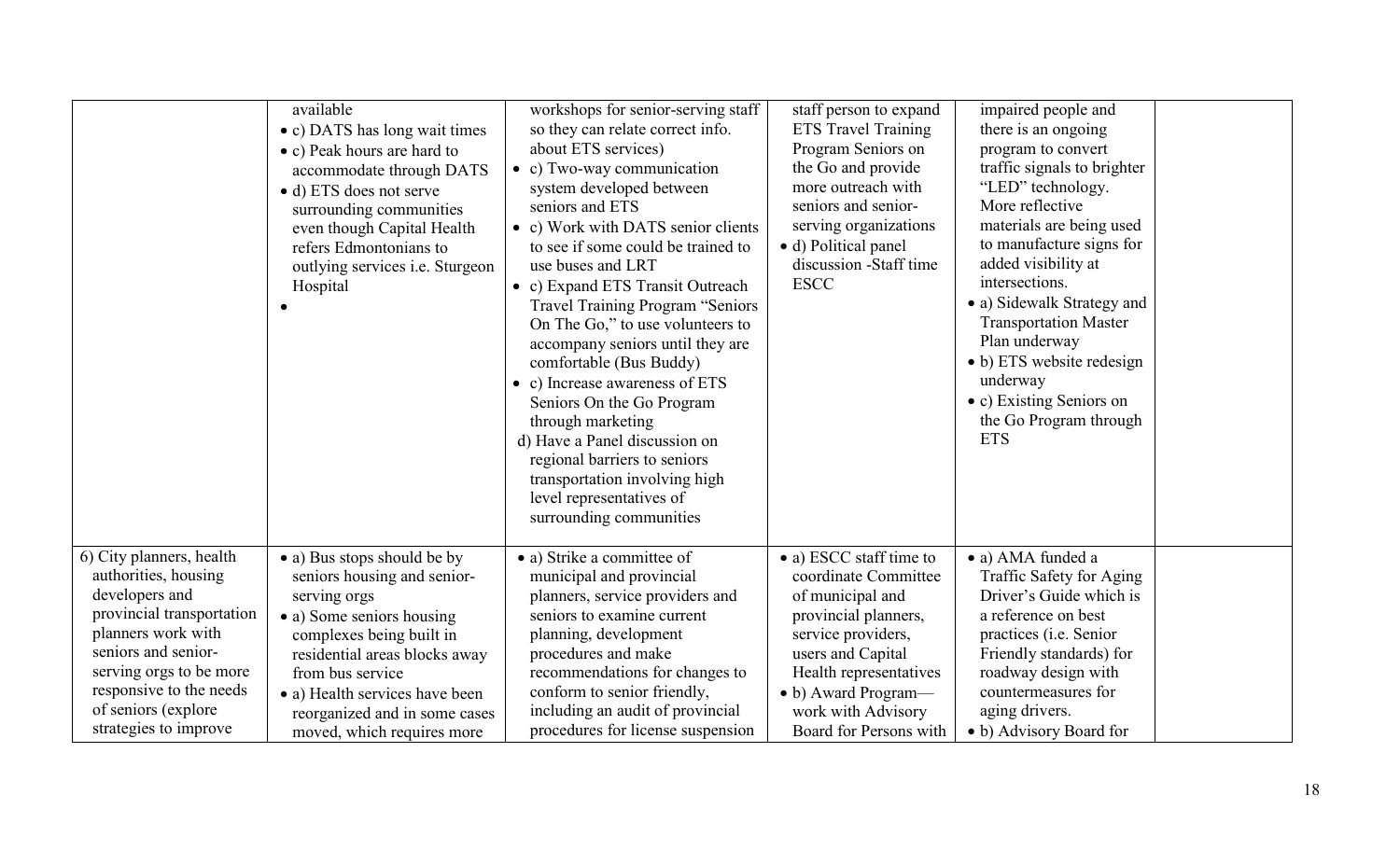| services to seniors) | transportation                    | of senior drivers.            | Disabilities program    | Persons with Disabilities |
|----------------------|-----------------------------------|-------------------------------|-------------------------|---------------------------|
|                      | • a) Buses can't get close to     | • b) Create an award for best | (Mayor's Awards) to     | has an award program to   |
|                      | some malls and housing            | practice (within City)        | establish a             | recognize accessibility   |
|                      | complexes because of weight       |                               | transportation award    | and outstanding           |
|                      | limit on roads and in parking     |                               | with regards to service | accomplishments of city   |
|                      | lots                              |                               | to seniors              | employees                 |
|                      | • a) Aging drivers are not tested |                               |                         |                           |
|                      | in a consistent manner and for    |                               |                         |                           |
|                      | those receiving license           |                               |                         |                           |
|                      | suspensions-there are few         |                               |                         |                           |
|                      | support groups and lack of        |                               |                         |                           |
|                      | funds to provide                  |                               |                         |                           |
|                      | transportation to support         |                               |                         |                           |
|                      | groups                            |                               |                         |                           |
|                      | • b) There are city               |                               |                         |                           |
|                      | transportation personnel that     |                               |                         |                           |
|                      | are going above and beyond        |                               |                         |                           |
|                      | with regards to helping           |                               |                         |                           |
|                      | seniors.                          |                               |                         |                           |

## **Theme IV—Other**

| Vision                                                                                                                                                | <b>Issue</b>                                                                                                                                                                              | <b>Action</b>                                                                                                                                                                                                                                                                                            | <b>Resources Needed</b>                          | <b>Actions Already</b>                                                                                                                         | <b>Future Plans</b>                      |
|-------------------------------------------------------------------------------------------------------------------------------------------------------|-------------------------------------------------------------------------------------------------------------------------------------------------------------------------------------------|----------------------------------------------------------------------------------------------------------------------------------------------------------------------------------------------------------------------------------------------------------------------------------------------------------|--------------------------------------------------|------------------------------------------------------------------------------------------------------------------------------------------------|------------------------------------------|
|                                                                                                                                                       |                                                                                                                                                                                           |                                                                                                                                                                                                                                                                                                          |                                                  | <b>Underway</b>                                                                                                                                |                                          |
| 7. All the work relating to<br>seniors transportation<br>must keep going to be<br>effective. Progress needs<br>to be communicated to<br>stakeholders. | • Good work must be<br>communicated so that it is not<br>duplicated in community<br>(wasting valuable resources)<br>• Work must continue and it<br>must be evaluated for<br>effectiveness | • Track outcomes from the 2006<br>Roundtable<br>• Roundtable 2007: updates on<br>actions since 2006 and continue<br>to work on gaps that still exist<br>$\bullet$ On-going committee of senior-<br>serving agency representatives<br>and other service providers and<br>stakeholders to monitor progress | $\bullet$ AMA \$7,000 and<br><b>ESCC \$7,000</b> | • Planning Committee is<br>working on 2007<br>Roundtable<br>• ESCC attended Calgary<br>seniors transportation<br>planning table June 14-<br>07 | • Roundtable $#2$<br>November 2,<br>2007 |